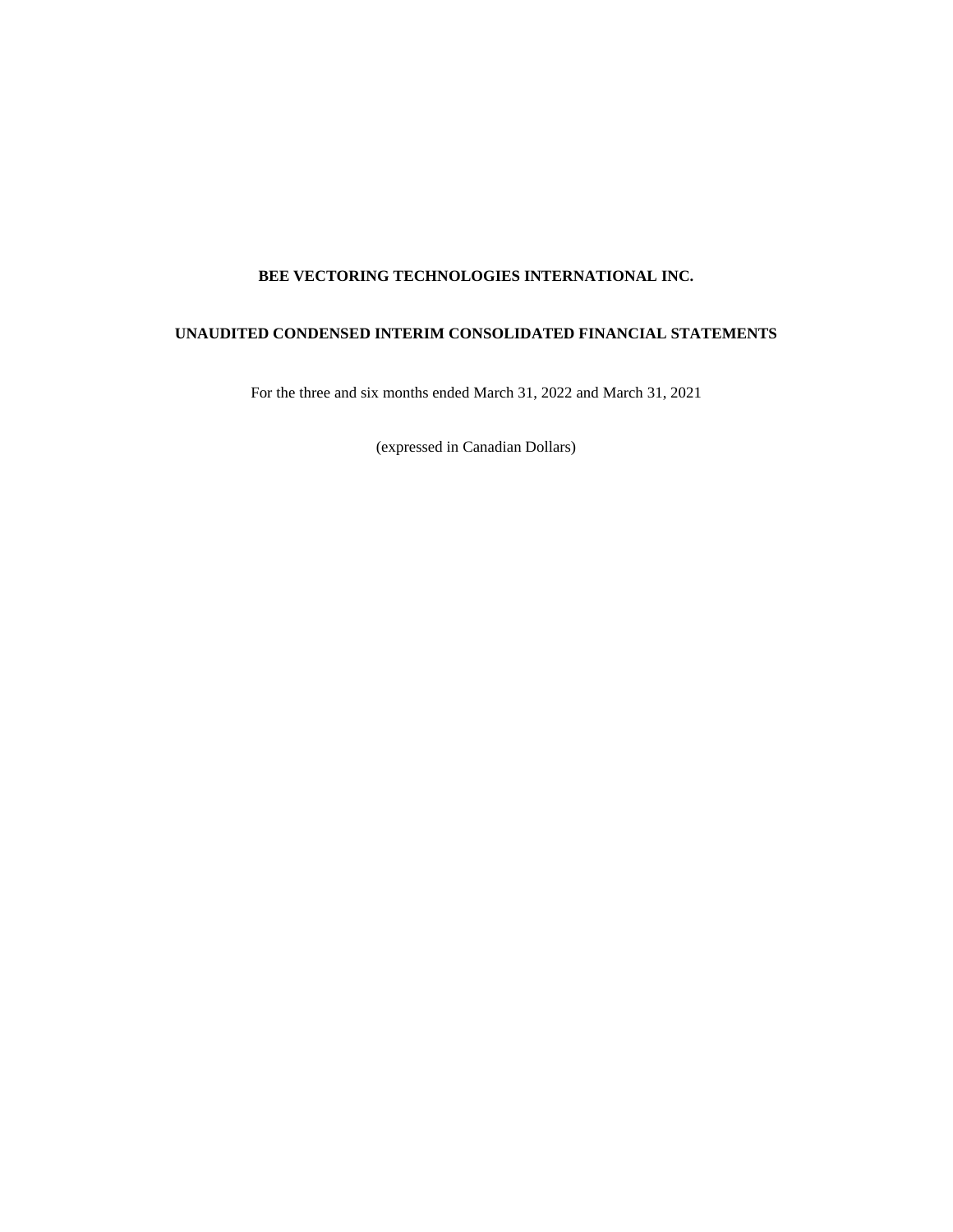## **NOTICE OF NO AUDITOR REVIEW OF CONDENSED INTERIM CONSOLIDATED FINANCIAL STATEMENTS**

The accompanying unaudited condensed interim consolidated financial statements of the Company have been prepared by and are the responsibility of the Company s management.

The Company's independent auditor has not performed a review of these condensed interim consolidated financial statements in accordance with standards established by the CPA Canada for a review of interim financial statements by an entity's auditor.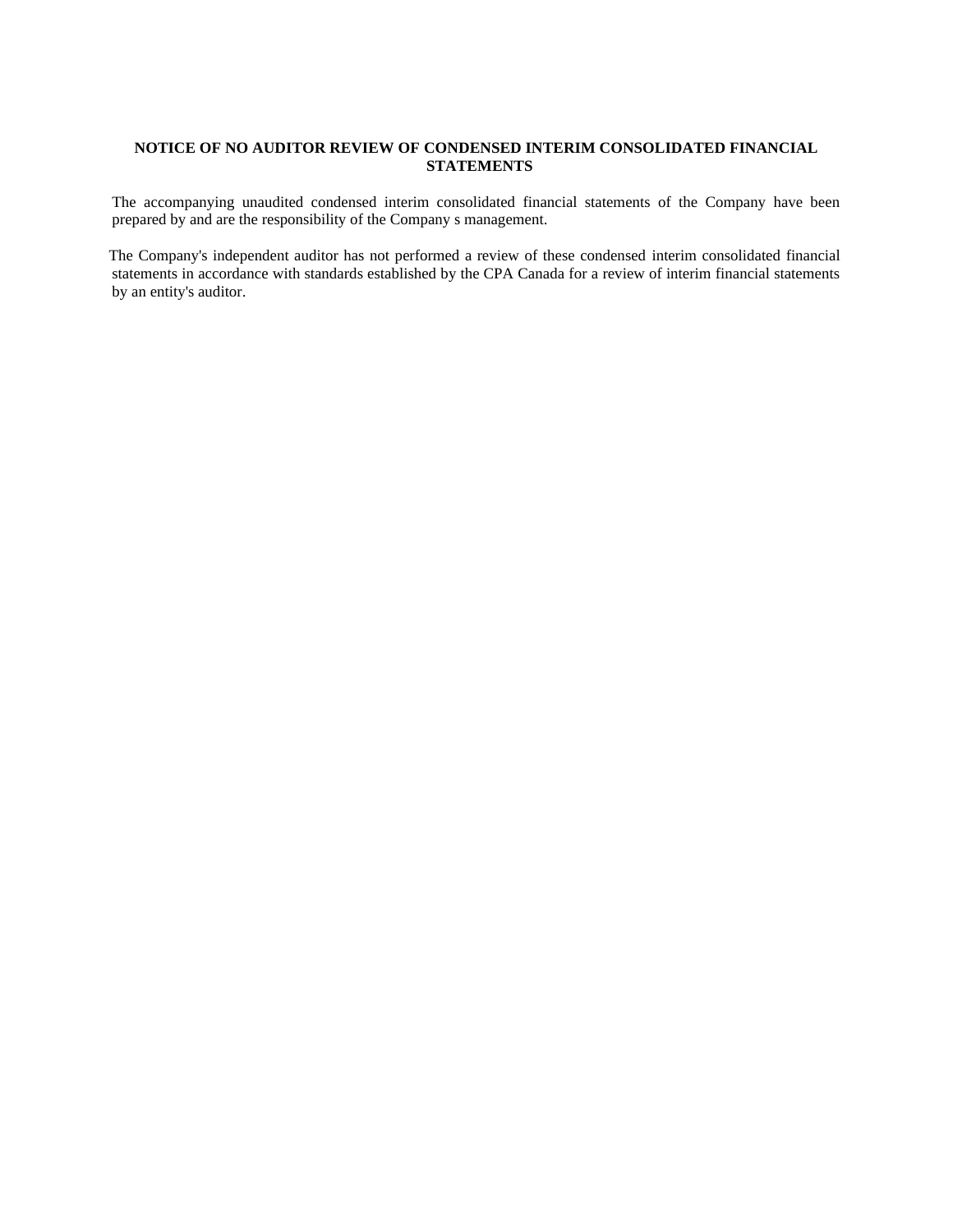Condensed Interim Consolidated Statements of Financial Position (unaudited) (expressed in Canadian Dollars)

As at

|                                                             |    | September 30,              |    |                          |  |
|-------------------------------------------------------------|----|----------------------------|----|--------------------------|--|
|                                                             |    | 2022                       |    | 2021                     |  |
| <b>ASSETS</b>                                               |    |                            |    |                          |  |
| <b>Current assets</b>                                       |    |                            |    |                          |  |
| Cash                                                        | \$ | 634,717                    | \$ | 2,710,805                |  |
| Accounts receivable                                         |    | 157,503                    |    | 51,832                   |  |
| Sales tax receivable                                        |    | 98,558                     |    | 55,222                   |  |
| Inventory (note 4)                                          |    | 53,708                     |    | 31,650                   |  |
| Prepaid expense and deposits                                |    | 163,283                    |    | 75,750                   |  |
|                                                             |    | 1,107,769                  |    | 2,925,259                |  |
| Long-term assets                                            |    |                            |    |                          |  |
| Right of use asset ( <i>note</i> 5)                         |    | 44,229                     |    | 82,137                   |  |
| Intangible assets (note 7)                                  |    | 1,950,703                  |    | 1,918,024                |  |
| Equipment (note 6)                                          |    | 385,778                    |    | 327,187                  |  |
|                                                             | \$ | 3,488,479                  | \$ | 5,252,607                |  |
|                                                             |    |                            |    |                          |  |
| <b>LIABILITIES</b>                                          |    |                            |    |                          |  |
| <b>Current liabilities</b>                                  |    |                            |    |                          |  |
| Accounts payable and accrued liabilities                    | \$ | 741,382                    | \$ | 486,317                  |  |
| Deferred revenue                                            |    |                            |    |                          |  |
| Lease liability (note 9)                                    |    | 46,948                     |    | 78,508                   |  |
|                                                             |    | 788,330                    |    | 564,825                  |  |
| <b>Long-term liabilities</b>                                |    |                            |    |                          |  |
| Lease liability (note 9)                                    |    |                            |    | 6,851                    |  |
| Loans payable (note 10)                                     |    | 150,403                    |    | 150,403                  |  |
|                                                             |    | 938,733                    |    | 722,079                  |  |
|                                                             |    |                            |    |                          |  |
| <b>Shareholders' equity</b>                                 |    |                            |    |                          |  |
| Share capital (note 11)                                     |    | 23,029,595                 |    | 22,800,545               |  |
| Warrants (note 11, 12)                                      |    | 1,641,589                  |    | 2,072,846                |  |
| Contributed surplus (note 13)                               |    | 6,538,517                  |    | 5,717,131                |  |
| Accumulated other comprehensive loss<br>Accumulated deficit |    | (18,997)<br>(28, 640, 958) |    | (14,509)<br>(26,045,485) |  |
|                                                             |    |                            |    |                          |  |
|                                                             |    | 2,549,746                  |    | 4,530,528                |  |
|                                                             | \$ | 3,488,479                  | \$ | 5,252,607                |  |

# **NATURE OF OPERATIONS AND GOING CONCERN (Note 1) COMMITMENT (Note 19)**

Approved by the Board of Directors

*"Michael Collinson" "Jim Molyneux"* 

Director Director **Director** 

The accompanying notes are an integral part of these condensed interim consolidated financial statements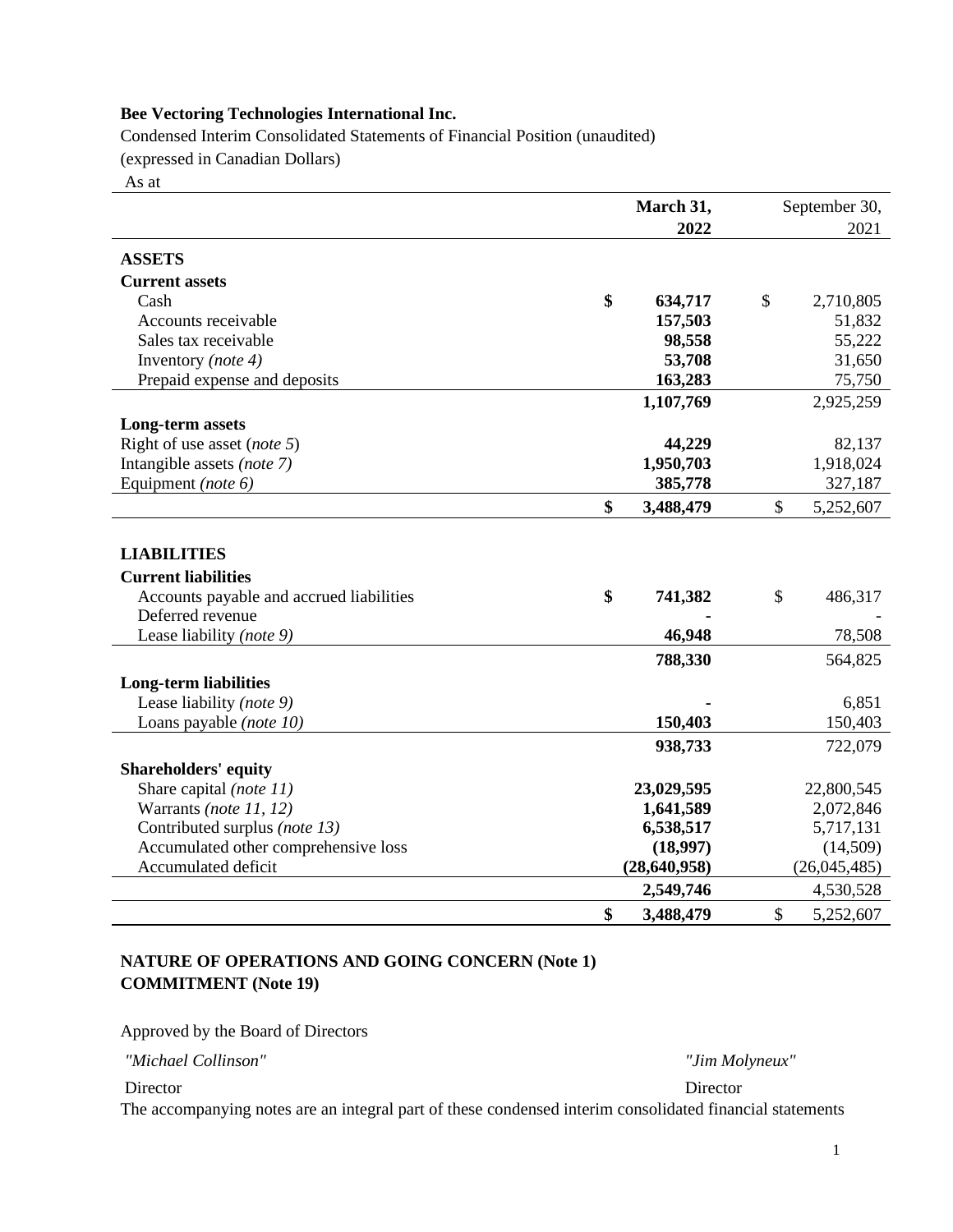Condensed Interim Consolidated Statements of Loss and Comprehensive Loss (unaudited) For the three and six months ended March 31, 2022 and March 31, 2021 (expressed in Canadian Dollars)

|                                                                             | Three months ended March 31, |    |             | Six months ended March 31, |     |               |
|-----------------------------------------------------------------------------|------------------------------|----|-------------|----------------------------|-----|---------------|
|                                                                             | 2022                         |    | 2021        | 2022                       |     | 2021          |
|                                                                             |                              |    |             |                            |     |               |
| Sales (note 17)                                                             | \$<br>285,568                | \$ | 334,902     | \$<br>325,550              | \$. | 334,902       |
| <b>Cost of sales</b>                                                        | 143,751                      |    | 199,865     | 160,716                    |     | 199,865       |
| <b>Gross profit</b>                                                         | 141,817                      |    | 135,037     | 164,834                    |     | 135,037       |
| <b>Expenses</b>                                                             |                              |    |             |                            |     |               |
| Office and general (note 18)                                                | 652,745                      |    | 538,283     | 1,125,513                  |     | 1,076,938     |
| Investor and public relations                                               | 105,782                      |    | 180,133     | 298,795                    |     | 271,389       |
| Sales, advertising and marketing                                            | 126,902                      |    | 124,642     | 235,197                    |     | 239,724       |
| Share based payments (note 13)                                              | 395,125                      |    | 83,839      | 569,179                    |     | 137,189       |
| Trials, Research and development                                            | 364,668                      |    | 184,115     | 519,984                    |     | 261,559       |
| Royalty payments                                                            | 1,569                        |    | 2,677       | 1,569                      |     | 2,677         |
| <b>Total expenses</b>                                                       | 1,646,791                    |    | 1,113,689   | 2,750,237                  |     | 1,989,476     |
| Loss before other items                                                     | (1,504,974)                  |    | (978, 652)  | (2,585,403)                |     | (1,854,439)   |
| Loss on foreign exchange                                                    | (8,087)                      |    | (1,965)     | (9,387)                    |     | (3,611)       |
| Interest and other income                                                   | (339)                        |    | 21,210      | (683)                      |     | 21,210        |
| <b>Net loss</b>                                                             | \$<br>(1,513,400)            | \$ | (959, 407)  | \$ (2,595,473)             |     | \$(1,836,840) |
|                                                                             |                              |    |             |                            |     |               |
| Weighted average number of common shares outstanding -<br>basic and diluted | 116,974,611                  |    | 107,422,638 | 116,974,611                |     | 102,055,179   |
| Basic and diluted loss per common share (note 14)                           | \$<br>(0.01)                 | \$ | (0.01)      | \$<br>(0.02)               | \$  | (0.02)        |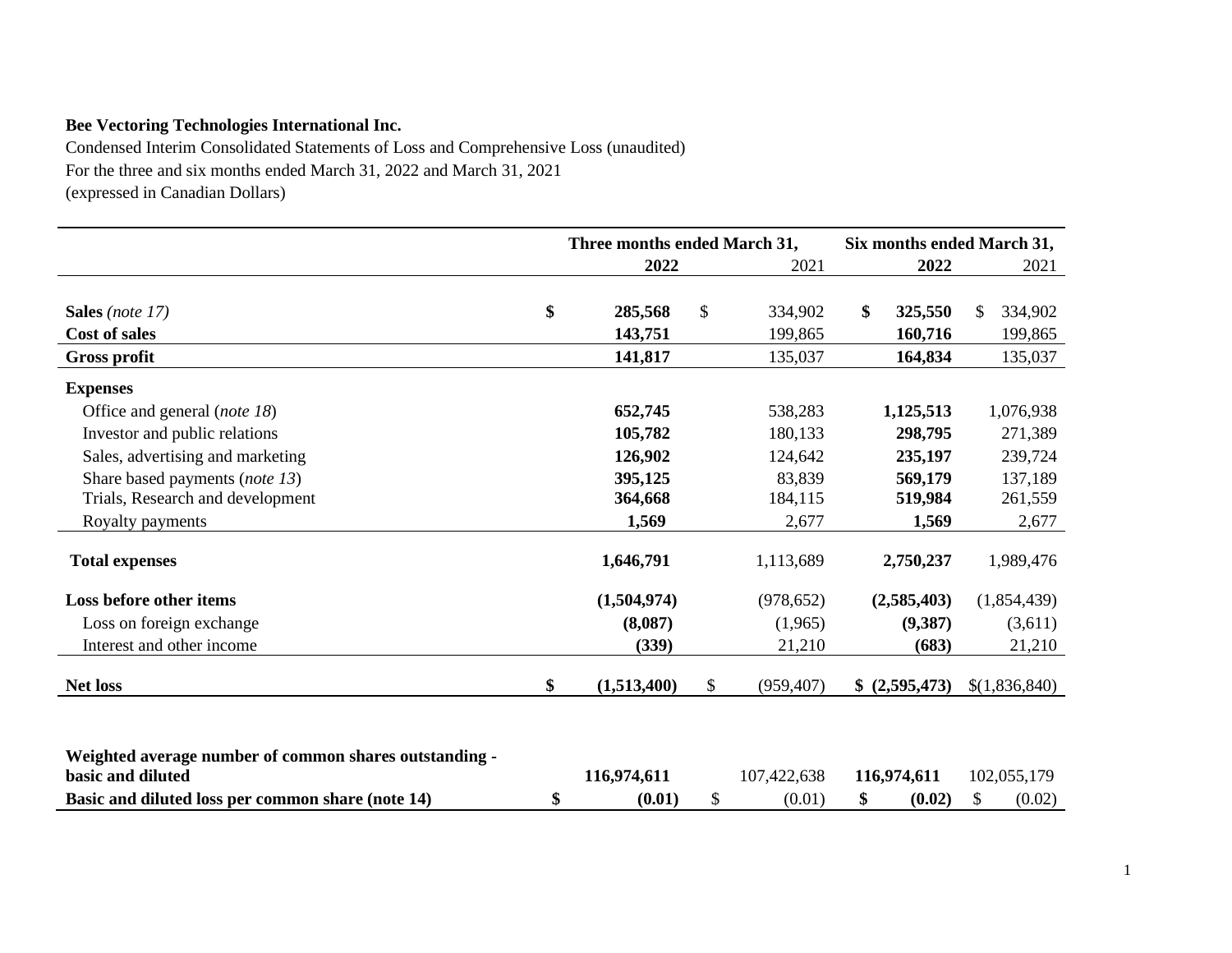Condensed Interim Consolidated Statements of Loss and Comprehensive Loss (unaudited) (continued) For the three and six months ended March 31, 2022 and March 31, 2021 (expressed in Canadian Dollars)

|                                                                                        | Three months ended March 31, |            | Six months ended March 31, |               |
|----------------------------------------------------------------------------------------|------------------------------|------------|----------------------------|---------------|
|                                                                                        | 2022                         | 2021       | 2022                       | 2021          |
| <b>Net loss</b>                                                                        | (1,513,400)                  | (959.407)  | \$(2,595,473)              | \$(1,836,840) |
| Other comprehensive income<br>Items that may be subsequently reclassified to earnings: |                              |            |                            |               |
| Exchange differences on translating foreign operations                                 | (2, 846)                     | (7, 399)   | (4, 488)                   | (8,224)       |
| <b>Comprehensive loss</b>                                                              | (1,516,246)                  | (966, 806) | \$ (2,599,961)             | \$(1,845,064) |

The accompanying notes are an integral part of these condensed interim consolidated financial statements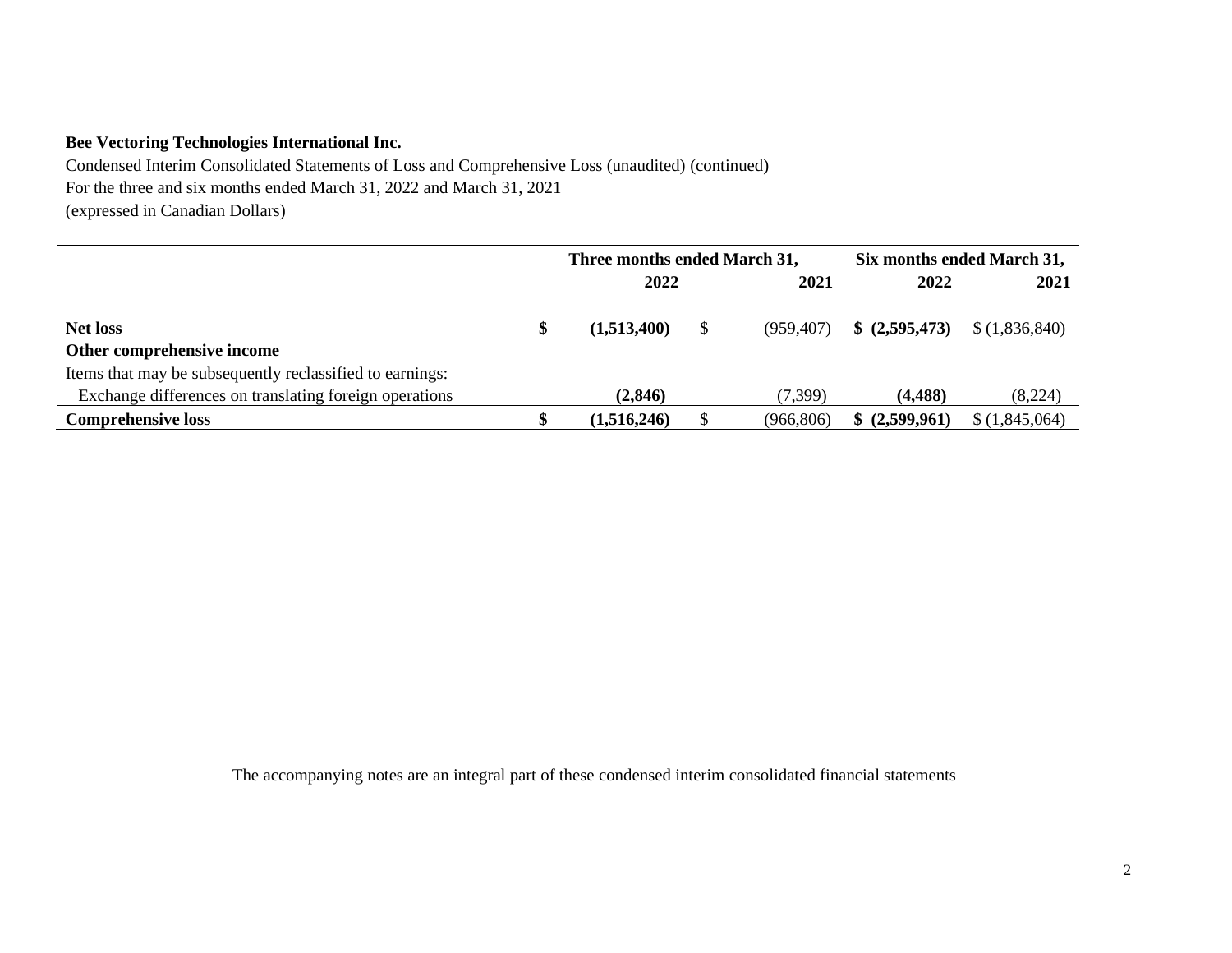Condensed Interim Consolidated Statements of Cash Flows (unaudited) For the six months ended March 31, 2022 and March 31, 2021 (expressed in Canadian Dollars)

|                                                     | 2022           | 2021            |
|-----------------------------------------------------|----------------|-----------------|
| Cash used in operating activities                   |                |                 |
| Net loss                                            | \$ (2,595,473) | (1,836,840)     |
| Items not affecting cash                            |                |                 |
| Share based payments (note 13)                      | 569,179        | 137,189         |
| Shares issued for services (note 13)                |                | 201,250         |
| Foreign exchange impact                             | (4,674)        | (7,664)         |
| Lease interest                                      | 2,995          |                 |
| Depreciation and amortization (note 5, 6, and 7)    | 108,651        | 86,176          |
| Net changes in non-cash working capital items       |                |                 |
| Sales tax and other receivables                     | (149,007)      | (95,806)        |
| Prepaid expenses and deposits                       | (87, 533)      | 53,256          |
| Inventory                                           | (22,058)       | (69, 733)       |
| Accounts payable and accrued liabilities            | 255,065        | 16,502          |
|                                                     | (1,922,855)    | (1,515,670)     |
| Cash used in investing activities                   |                |                 |
| Additions to intangible assets (note 7)             | (73, 029)      | (88, 409)       |
| Additions to property, plant and equipment (note 6) | (88,798)       | (16,949)        |
|                                                     | (161, 827)     | (105, 358)      |
| <b>Cash flow from financing activities</b>          |                |                 |
| Proceeds from loans                                 |                | 43,999          |
| Lease payments                                      | (41, 406)      | (29, 479)       |
| Proceeds from the exercise of options and warrants  | 50,000         | 1,527,750       |
| Proceeds from the issue of shares and warrants      |                | 4,027,524       |
| Share issue costs                                   |                | (204, 895)      |
|                                                     | 8,594          | 5,364,899       |
|                                                     |                |                 |
| Decrease in cash                                    | (2,076,088)    | (3,743,871)     |
| Cash, beginning of period                           | 2,710,805      | 303,241         |
| Cash, end of period                                 | \$<br>634,717  | \$<br>4,047,112 |
|                                                     |                |                 |
| Supplemental cash flow information                  |                |                 |
|                                                     | 2022           | 2021            |
| Cash paid for interest                              | \$<br>3,678    | \$              |
| Cash paid for income taxes                          | \$             | \$              |
| <b>Non-cash transactions</b>                        |                |                 |

Stock option and RSU grants for compensation  $$ 174,054$   $$ 53,350$ The accompanying notes are an integral part of these condensed interim consolidated financial statements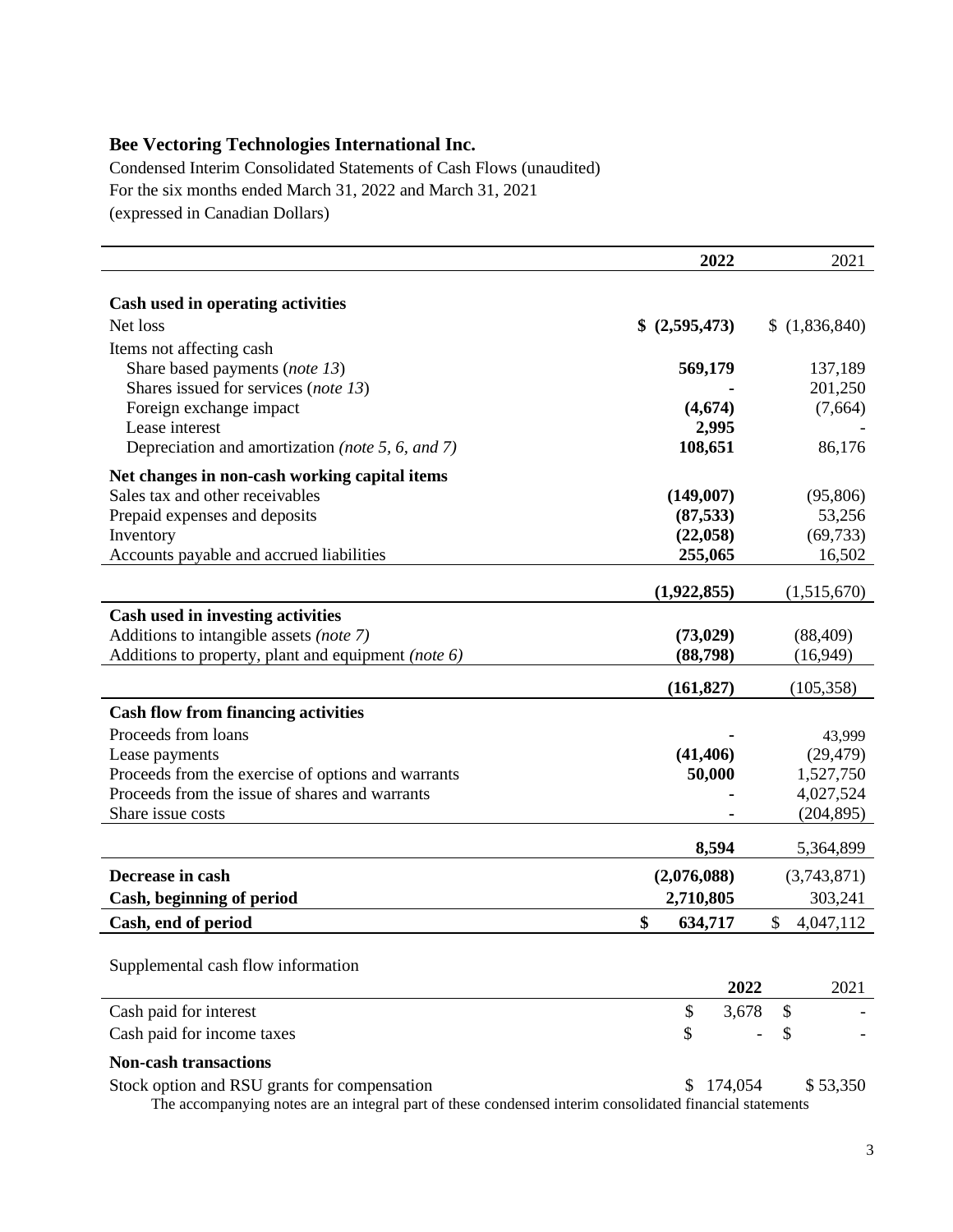Condensed Interim Consolidated Statements of Changes in Shareholders' Equity (unaudited) For the six months ended March 31, 2022 and March 31, 2021 (expressed in Canadian Dollars)

|                                       | Share Capital    |                          |    |                          |               |                          |               |             |     |               |     |                          |                 |
|---------------------------------------|------------------|--------------------------|----|--------------------------|---------------|--------------------------|---------------|-------------|-----|---------------|-----|--------------------------|-----------------|
|                                       |                  |                          |    |                          |               | Accumulated<br>other     |               |             |     |               |     |                          |                 |
|                                       |                  |                          |    | Shares to be             |               |                          |               | Contributed |     | Comprehensive |     |                          |                 |
|                                       | Number of shares | Amount                   |    | issued                   |               | Warrants                 |               | Surplus     |     | Income        |     | Deficit                  | Total           |
| Balance, September 30, 2020           | 93,604,603       | \$17,028,011             | \$ | 102,510                  | $\mathbf{\$}$ | 1,646,411                | <sup>\$</sup> | 4,651,144   | S.  | (4,882)       | \$  | (21,922,906)             | 1,500,288<br>\$ |
| Share based compensation              |                  |                          |    |                          |               |                          |               | 378,325     |     |               |     |                          | 378,325         |
| Issue of units from private placement | 13,849,977       | 2,891,687                |    | (102, 510)               |               | 1,238,347                |               |             |     |               |     |                          | 4,027,524       |
| Share issue costs - cash              |                  | (204, 895)               |    |                          |               |                          |               |             |     |               |     |                          | (204, 895)      |
| Share issue costs - broker warrants   |                  | (80,172)                 |    | $\overline{\phantom{a}}$ |               | 80,172                   |               |             |     |               |     | $\overline{\phantom{a}}$ |                 |
| Settlement of debt                    | 3,000,000        | 800,000                  |    |                          |               | $\overline{\phantom{a}}$ |               |             |     |               |     |                          | 800,000         |
| Exercise of warrants                  | 4,470,000        | 1,870,256                |    |                          |               | (305, 756)               |               |             |     |               |     |                          | 1,564,500       |
| Exercise of RSUs                      | 301,500          | 68,250                   |    |                          |               | ٠                        |               | (68,250)    |     |               |     |                          |                 |
| Net loss                              |                  | $\overline{\phantom{a}}$ |    | $\overline{\phantom{0}}$ |               | ٠                        |               |             |     | (8,224)       |     | (1,836,840)              | (1,845,064)     |
| <b>Balance, March 31, 2021</b>        | 115,226,080      | 22,373,137               | S  |                          | -\$           | 2,659,174                | S             | 4,961,219   | -\$ | (13,106)      | S   | (23,759,746)             | 6,220,678<br>S. |
| Balance, September 30, 2021           | 116,499,611      | 22,800,545               |    | $\blacksquare$           |               | 2,072,846                |               | 5,717,131   |     | (14,509)      |     | (26,045,485)             | 4,530,528       |
| Share based compensation (note 13)    |                  |                          |    |                          |               |                          |               | 569,179     |     |               |     |                          | 569,179         |
| Exercise of options (note 11)         | 200,000          | 88,000                   |    |                          |               | ٠                        |               | (38,000)    |     |               |     |                          | 50,000          |
| Exercise of RSUs (note 11)            | 455,000          | 141,050                  |    |                          |               | $\blacksquare$           |               | (141,050)   |     |               |     |                          |                 |
| Exipiry of warrants                   |                  |                          |    | ٠                        |               | (431, 257)               |               | 431,257     |     |               |     |                          |                 |
| Net loss                              |                  |                          |    |                          |               |                          |               |             |     | (4, 488)      |     | (2,595,473)              | (2,599,961)     |
| <b>Balance, March 31, 2022</b>        | 117,154,611      | \$23,029,595             | S  |                          | -\$           | 1,641,589                | S             | 6,538,517   | S.  | (18,997)      | SS. | (28, 640, 958)           | \$2,549,746     |

The accompanying notes are an integral part of these condensed interim consolidated financial statements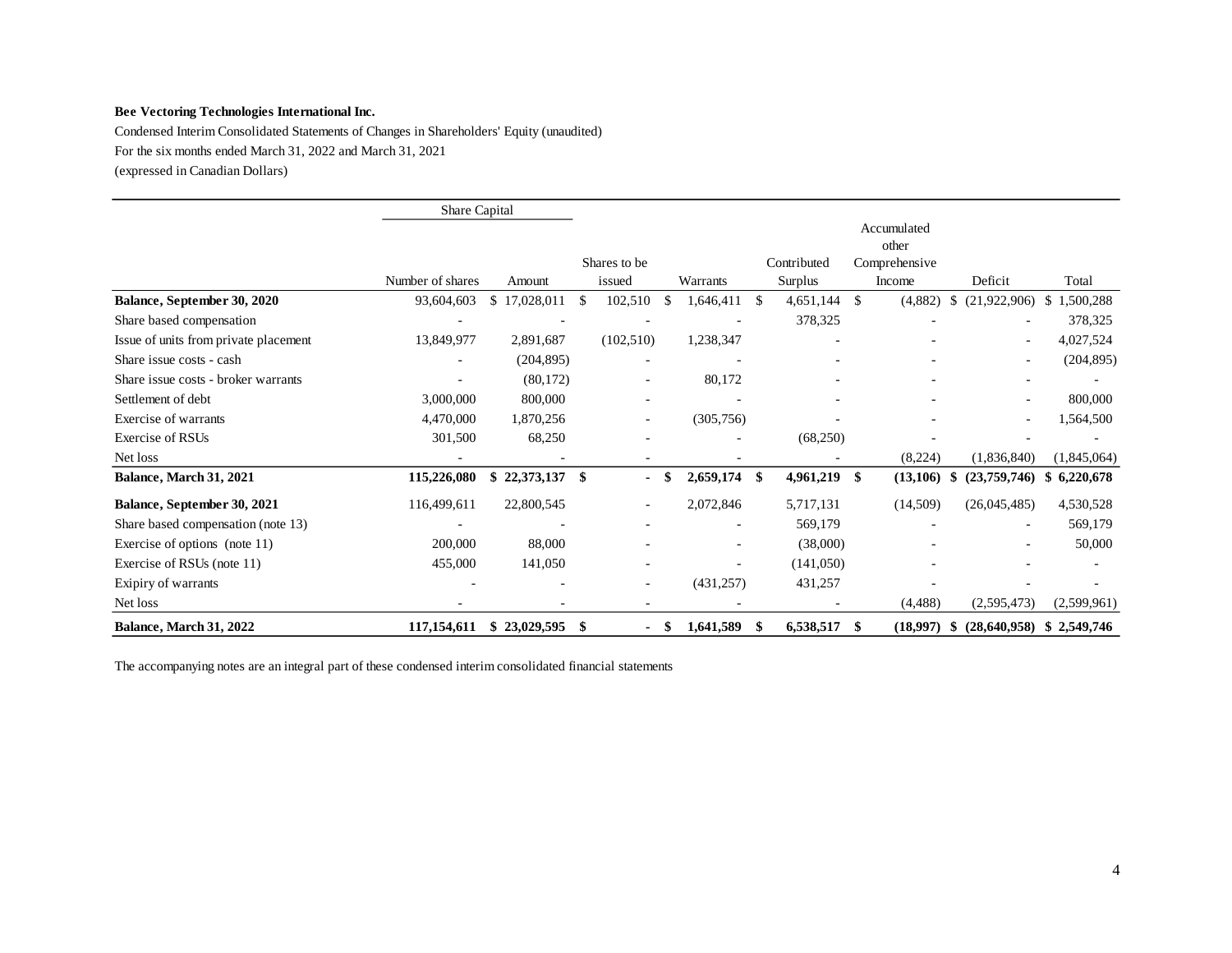### **1. Nature of operations and going concern**

Bee Vectoring Technologies International Inc. (the "Company") was incorporated under the laws of the province of British Columbia, Canada on May 20, 2011. The Company is focused on the control of pests and enhancement of crops and ornamentals through the use of biological controls in a variety of application processes.

The Company commenced trading on the TSX Venture Exchange under the symbol BEE on July 7, 2015. The address of the Company's registered and records office is 4160 Sladeview Cres. #7, Mississauga, Ontario. The Companies shares trade on the Canadian Stock Exchange under the symbol "BEE.C".

These condensed interim consolidated financial statements were approved for issuance by the Board of Directors on May 30, 2022.

### *Going concern assumption*

These condensed interim consolidated financial statements are prepared on the basis of accounting principles applicable to a going concern, which assumes that the Company will continue in operation for the foreseeable future and will be able to realize its assets and discharge its liabilities in the normal course of business for the foreseeable future.

The Company's ability to continue as a going concern is dependent upon, but not limited to, its ability to raise financing necessary to discharge its liabilities as they become due and generate positive cash flows from operations. On August 28, 2019 the Company received approval from the Environmental Protection Agency to sell its BioControl in the United States. To date the Company has not yet obtained regulatory approval to sell its BioControl from other regulatory bodies outside the US. The Company is currently also seeking regulatory approval in Mexico and Switzerland. During the six months ended March 31, 2022, the Company incurred a net loss of \$2,595,473 (2021 – \$1,836,840), and as of that date, the Company's deficit was \$28,640,958 (September 30, 2021 – \$26,045,485). At March 31, 2022, the Company has current assets of \$1,107,769 (September 30, 2021 - \$2,925,259) and current liabilities of \$788,330 (September 30, 2021 – \$564,825) resulting in working capital (deficiency) of \$319,439 (September 30, 2021 – (\$2,360,434)).

These conditions have resulted in material uncertainties that may cast significant doubt about the Company's ability continue as a going concern in the foreseeable future. The condensed interim consolidated financial statements do not give effect to adjustments that may be necessary, should the Company be unable to continue as a going concern. If the going concern assumption is not used then the adjustments required to report the Company's assets and liabilities at liquidation values could be material to these consolidated financial statements.

The World Health Organization declared coronavirus and COVID-19 a global health emergency on January 30, 2020. The duration and impact of the COVID-19 outbreak is unknown at this time, as is the efficacy of the government and central bank interventions. It is not possible to reliably estimate the length and severity of these developments and the impact on the financial results and condition of the Company and its operating subsidiaries in future periods. The agriculture industry is considered essential (for food supply), and while the Company is still able to service its customers, to date, the Company has been impacted as follows:

- New sales impacted as travel restrictions have made it difficult to conduct demonstrations to growers.
- Product registration process has slowed; and
- R&D activities negatively impacted by travel and access to researchers and labs.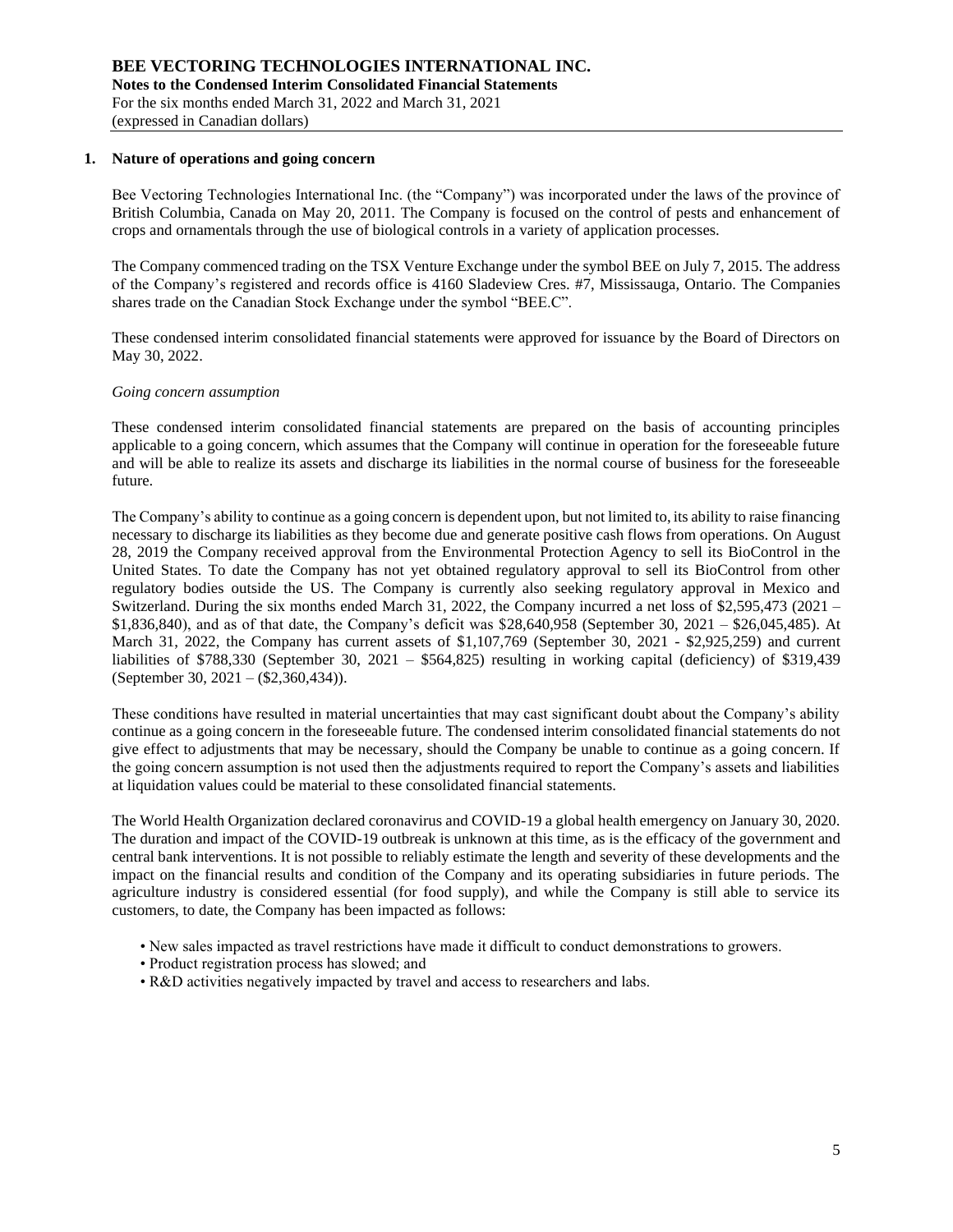### **1. Nature of operations and going concern (continued)**

The Company cannot accurately predict the impact COVID-19 will have on its operations and the ability of others to meet their obligations with the Company, including uncertainties relating to the ultimate geographic spread of the virus, the severity of the disease, the duration of the outbreak, and the length of travel and quarantine restrictions imposed by governments of affected countries. In addition, a significant outbreak of contagious diseases in the human population could result in a widespread health crisis that could adversely affect the economies and financial markets of many countries, resulting in an economic downturn that could further affect the Company's operations and ability to finance its operations. The impact of COVID-19 on the Company continues to result in material uncertainties that may cast significant doubt about the Company's ability to continue as a going concern in the foreseeable future.

## **2. Basis of presentation**

### a) Statement of compliance

These condensed interim consolidated financial statements are prepared and reported in Canadian dollars and have been prepared in accordance with International Financial Reporting Standards ("IFRS") applicable to the presentation of interim financial statements and International Accounting Standards ("IAS") 34, Interim Financial Reporting, as the accounting policies applied in these condensed interim consolidated financial statements are based on IFRS as issued, outstanding and effective on March 31, 2022.

## b) Basis of measurement

The condensed interim consolidated financial statements have been prepared on an accrual basis, except for cash flow information, and are based on historical costs, modified, where applicable, by the measurement at fair value of selected financial assets and financial liabilities. The condensed interim consolidated financial statements are presented in Canadian dollars, which is also the Company's functional currency.

c) Significant accounting estimates and judgments

The preparation of these condensed interim consolidated financial statements in conformity with IFRS requires management to make judgments, estimates and assumptions that affect the reported amounts of assets and liabilities at the date of the condensed interim consolidated financial statements and reported amounts of expenses during the reporting period. Actual outcomes could differ from these judgments and estimates. The condensed interim consolidated financial statements include judgments and estimates which, by their nature, are uncertain.

The estimates and underlying assumptions are reviewed on an ongoing basis. The impacts of such judgments and estimates are pervasive throughout the consolidated financial statements, and may require accounting adjustments based on future occurrences.

Revisions to accounting estimates are recognized in the period in which the estimate is revised and also in future periods when the revision affects both current and future periods.

Significant assumptions about the future and other sources of judgments and estimates that management has made at the end of the reporting period, that could result in a material adjustment to the carrying amounts of assets and liabilities, in the event that actual results differ from assumptions made, relate to, but are not limited to, the following:

### Estimates

### *Impairment of long-lived assets*

The assessment of any of impairment equipment, right-of-use asset and intangible assets is dependent upon estimates of recoverable amounts. As the recoverable amount is the higher of fair value less costs of disposal and value in use, management must consider factors such as economic and market conditions, estimated future cash flows, discount rates and asset specific risks.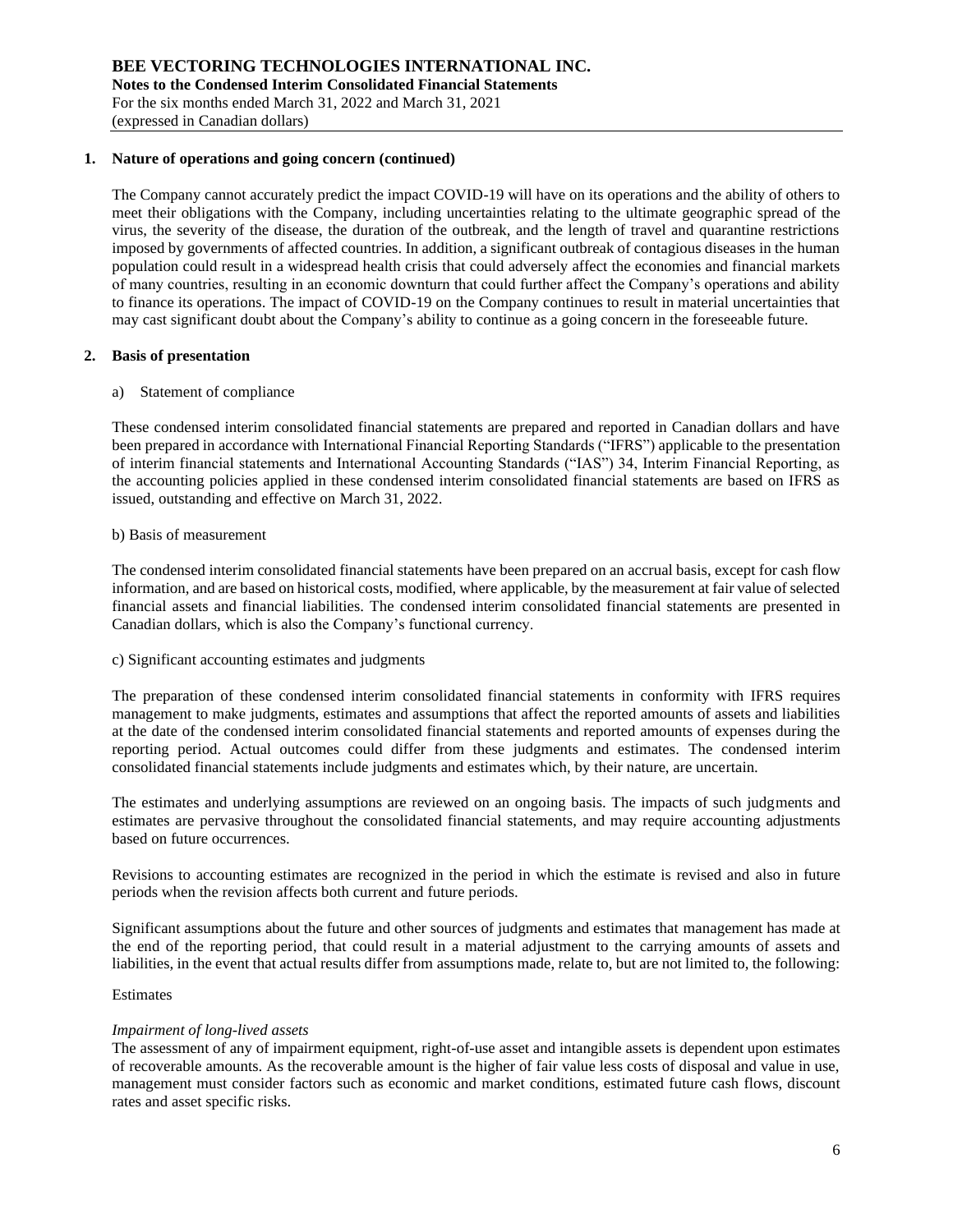### **2. Basis of presentation (continued)**

### *Determination of CGUs*

Management is required to use judgement in determining which assets or group of assets make up appropriate CGUs for the level at which goodwill and intangible assets with indefinite lives are tested for impairment. A CGU is defined as the smallest group of assets that generates cash inflows from continuing use that are largely independent of the cash inflows of other assets or groups of assets.

### *Useful life of equipment, right-of-use asset and intangible assets*

Depreciation and amortization of equipment, right-of-use asset and intangible assets with finite lives are dependent upon estimates of useful lives and when the asset is available for use, which are determined through the exercise of judgment and are dependent upon estimates that take into account factors such as economic and market conditions, frequency of use, anticipated changes in laws and technological improvements.

### *Valuation of share-based payments*

The Company uses the Black-Scholes Option Pricing Model to calculate the fair value of stock options and of common share purchase warrants issued. The model requires the input of subjective assumptions including the expected price volatility. Changes in the subjective input assumptions can materially affect the fair value estimate. Estimates are used for valuing RSUs granted for determining vesting dates when RSU's are granted with vesting conditions that are based on non-market performance conditions and milestones.

### Judgments

## *Capitalization of development costs*

Initial capitalization of development costs is based on management's judgment that technological and economic feasibility is confirmed, usually when the product development project has reached a defined milestone according to an established project management model.

#### *Capitalization of regulatory costs*

Initial capitalization of regulatory costs is based on management's judgment that future economic benefits attributable to the Companies assets will flow to the Company.

### *Functional currency*

In concluding on the functional currency of the parent and its subsidiary companies, management considered the currency that mainly influences sales and the cost of providing goods and services in each jurisdiction in which the Company operates. The Company also considered secondary indicators including the currency in which funds from financing activities are denominated, the currency in which funds are retained and whether the activities of the subsidiaries are carried out as an extension of the Company or if they are carried out with a degree of autonomy.

#### *Income taxes and recoverability of potential deferred tax assets*

Income taxes and tax exposures recognized in the condensed interim consolidated financial statements reflect management's best estimate based on facts known at the reporting date. When the Company anticipates a future income tax payment based on its estimates, it recognizes a liability. The difference between the expected amount and the final tax outcome has an impact on current and deferred taxes when the Company becomes aware of this difference. In addition, when the Company incurs losses for income tax purposes, it assesses the probability of taxable income being available in the future based on its budgeted forecasts. These forecasts are adjusted to take into account certain non-taxable income and expenses and specific rules on the use of unused credits and tax losses. When the forecasts indicate that sufficient future taxable income will be available to deduct the temporary differences, a deferred tax asset is recognized for all deductible temporary differences.

### *Going concern*

The company applies judgment in assessing whether material uncertainties exist that would cause doubt as to whether the company could continue as a going concern.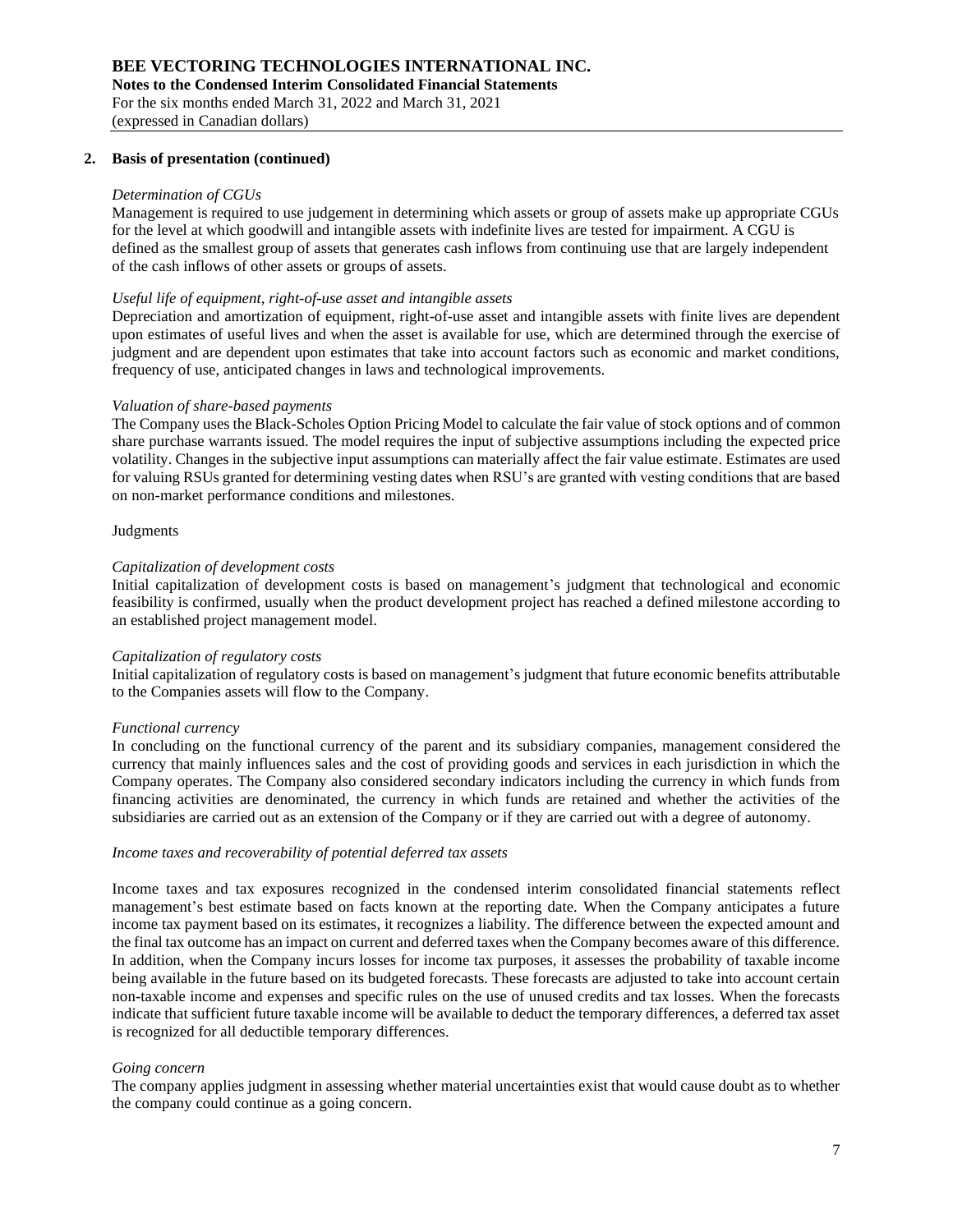### **2. Basis of presentation (continued)**

### d) Basis of consolidation

These condensed interim consolidated financial statements include the accounts of the Company and those of its wholly-owned subsidiaries Bee Vectoring Technology Inc. (Canadian), and Bee Vectoring Technology USA Corp (United States) ("BVT USA").

The functional currency of the Company and its Canadian subsidiary is the Canadian Dollar, which is the presentation currency of the consolidated financial statements. The functional currency of BVT USA is the United States dollar.

All intercompany transactions and balances have been eliminated in preparing the consolidated financial statements.

### **3. Significant accounting policies**

The same accounting policies and methods of computation were followed in the preparation of these condensed interim consolidated financial statements as were followed in the preparation and described in Note 3 of the annual consolidated financial statements as at and for the year ended September 30, 2021, with the exception of new and revised standards along with any consequential amendments, effective October 1, 2021. Accordingly, these condensed interim consolidated financial statements for the three and six months ended March 31, 2022 and 2021 should be read together with the annual consolidated financial statements as at and for the year ended September 30, 2021.

## **4. Inventory**

|                | March 31,<br>2022 | September<br>31, 2021 |
|----------------|-------------------|-----------------------|
| Raw materials  | \$31,872          | \$31,650              |
| Finished goods | 21.836            | ۰                     |
| Total          | \$53,708          | \$31,650              |

During the six months ended March 31, 2022, \$164,716 (2021 - \$199,865) of inventory was recognized as cost of sales. There was no inventory write downs in 2022 and 2021. No inventory was pledged as collateral.

## **5. Right of use asset**

|                             | <b>Office Lease</b> |
|-----------------------------|---------------------|
| Balance, September 30, 2020 |                     |
| <b>Additions - leases</b>   | 151,635             |
| Depreciation                | (69, 498)           |
| Balance, September 30, 2021 | 82,137<br>S         |
| Depreciation                | (37,908)            |
| Balance, March 31, 2022     | 44.229              |

Leases are depreciated over their term, being 2 years.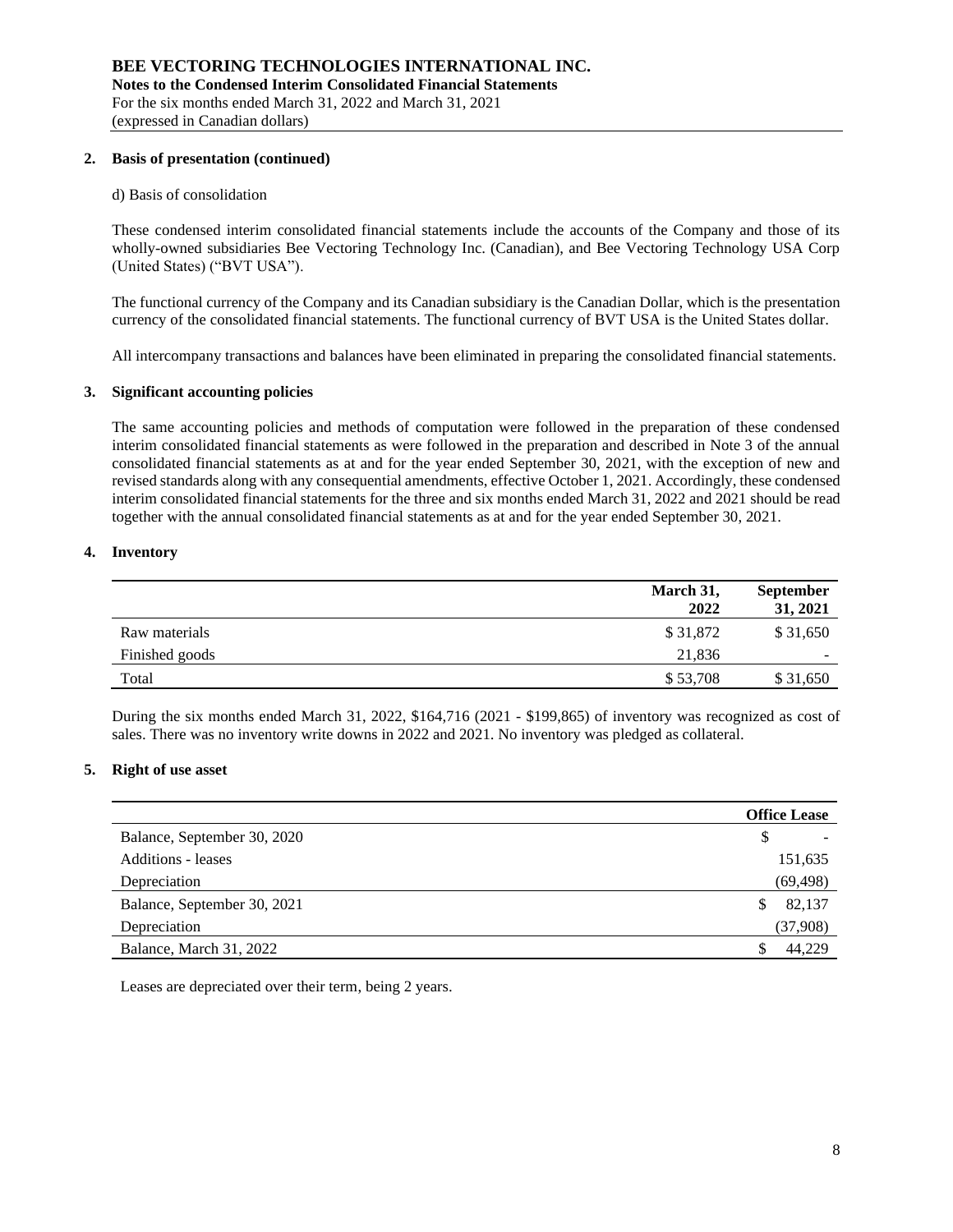# **BEE VECTORING TECHNOLOGIES INTERNATIONAL INC.**

**Notes to the Condensed Interim Consolidated Financial Statements**

For the six months ended March 31, 2022 and March 31, 2021 (expressed in Canadian dollars)

# **6. Equipment**

|                                 |                           |     |        |     |           | <b>Site</b><br><b>Telehpone</b> |            |     |                     |     |         |     |              |
|---------------------------------|---------------------------|-----|--------|-----|-----------|---------------------------------|------------|-----|---------------------|-----|---------|-----|--------------|
|                                 | <b>Equipment Computer</b> |     |        |     | Furniture |                                 |            |     | equipment Equipment |     | Vehicle |     | <b>Total</b> |
| Cost                            |                           |     |        |     |           |                                 |            |     |                     |     |         |     |              |
| As at September 30, 2020        | \$<br>15,909              | \$. | 17,823 | \$. | 12,467    | \$                              | 417,705    | \$  | 24,931              | -S  |         | \$  | 488,835      |
| <b>Additions</b>                |                           |     | 11,561 |     |           |                                 | 114,006    |     |                     |     | 65,832  |     | 191,399      |
| Allowances                      |                           |     | 642    |     |           |                                 |            |     |                     |     |         |     | 642          |
| As at September 30, 2021        | 15,909                    |     | 30,026 |     | 12,467    |                                 | 531,711    |     | 24,931              |     | 65,832  |     | 680,876      |
| Additions                       |                           |     | 1,543  |     |           |                                 | 87,255     |     |                     |     |         |     | 88,798       |
| Foreign currency adjustment     |                           |     | 186    |     | ۰         |                                 |            |     |                     |     |         |     | 186          |
| As at March 31, 2022            | \$<br>15,909              | \$  | 31,755 | \$  | 12,467    |                                 | \$ 618,966 | \$  | 24,931              | \$  | 65,832  | \$. | 769,860      |
|                                 |                           |     |        |     |           |                                 |            |     |                     |     |         |     |              |
| <b>Accumulated depreciation</b> |                           |     |        |     |           |                                 |            |     |                     |     |         |     |              |
| As at September 30, 2020        | \$<br>2,574               | \$. | 15,877 | \$. | 8,379     | \$.                             | 264,691    | \$. | 15,640              | \$. |         | \$  | 307,161      |
| <b>Additions</b>                | 1,530                     |     | 3,013  |     | 817       |                                 | 32,727     |     | 1,858               |     | 6,583   | S.  | 46,528       |
| As at September 30, 2021        | 4,104                     |     | 18,890 |     | 9,196     |                                 | 297,418    |     | 17,498              |     | 6,583   |     | 353,689      |
| <b>Additions</b>                | 398                       |     | 2,395  |     | 327       |                                 | 13,363     |     | 744                 |     | 13,166  |     | 30,393       |
| As at March 31, 2022            | \$<br>4,502               | \$  | 21,285 | S.  | 9,523     | S.                              | 310,781    |     | 18,242              | S.  | 19,749  | S.  | 384,082      |
|                                 |                           |     |        |     |           |                                 |            |     |                     |     |         |     |              |
| Net book value                  |                           |     |        |     |           |                                 |            |     |                     |     |         |     |              |
| As at September 30, 2021        | \$<br>11,805              | \$. | 11,136 | \$. | 3,271     | \$                              | 234,293    | \$  | 7,433               | S   | 59,249  | S.  | 327,187      |
| As at March 31, 2022            | \$<br>11,407              | \$  | 10,470 | \$  | 2,944     | \$                              | 308,185    | \$  | 6,689               | \$  | 46,083  | \$  | 385,778      |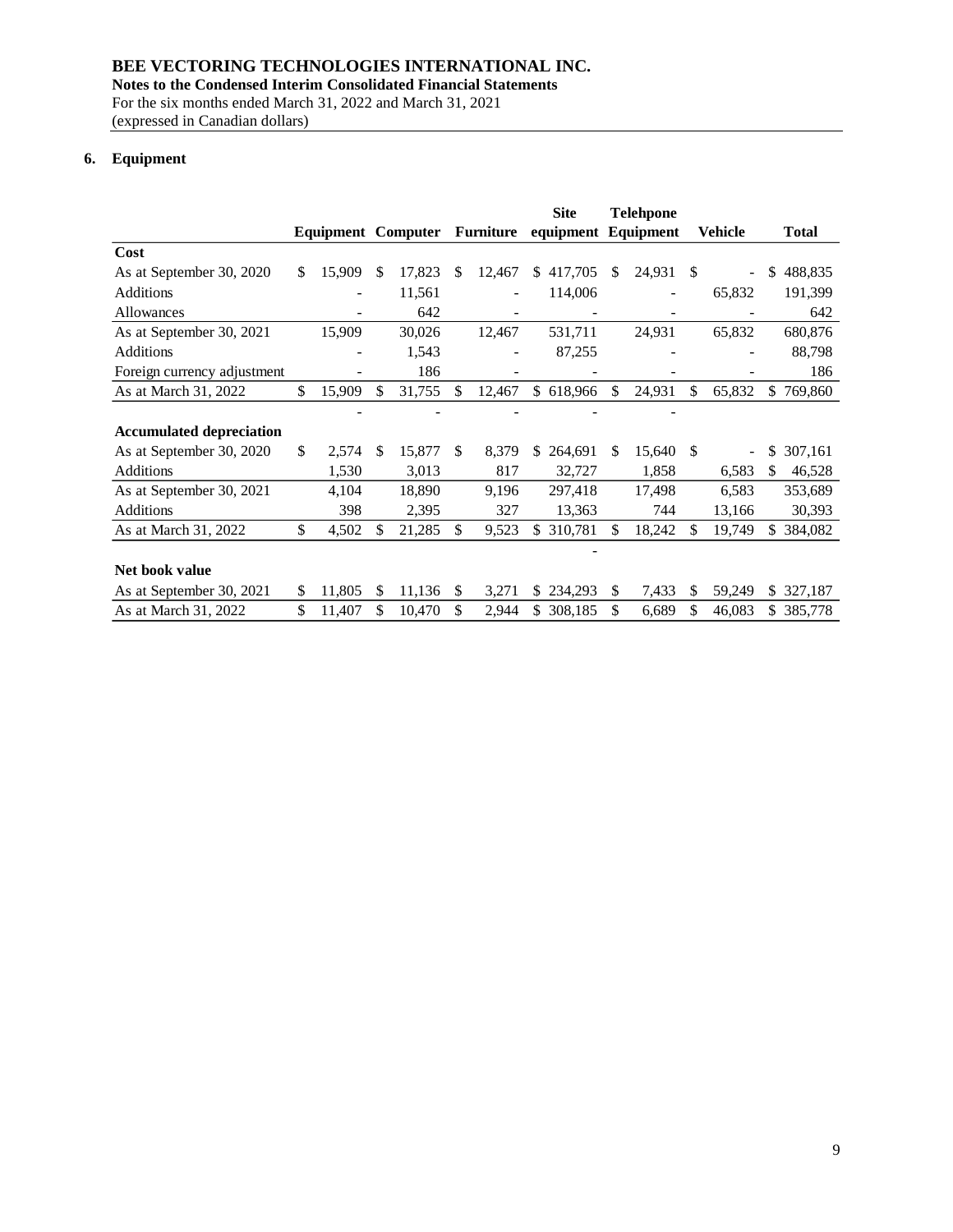## **BEE VECTORING TECHNOLOGIES INTERNATIONAL INC.**

**Notes to the Condensed Interim Consolidated Financial Statements**

For the six months ended March 31, 2022 and March 31, 2021 (expressed in Canadian dollars)

# **7. Intangible assets**

|                                                                                                                                                                                                                                                                                                                                          |                | Available-for-use |                           |             | <b>Work-in-process</b> |                |    | <b>Total</b>                  |               |
|------------------------------------------------------------------------------------------------------------------------------------------------------------------------------------------------------------------------------------------------------------------------------------------------------------------------------------------|----------------|-------------------|---------------------------|-------------|------------------------|----------------|----|-------------------------------|---------------|
|                                                                                                                                                                                                                                                                                                                                          |                | <b>Regulatory</b> |                           |             |                        |                |    |                               |               |
|                                                                                                                                                                                                                                                                                                                                          | <b>Patents</b> | cost              |                           | Development |                        | <b>Patents</b> |    | <b>Regulatory cost )pment</b> |               |
| Cost                                                                                                                                                                                                                                                                                                                                     |                |                   |                           |             |                        |                |    |                               |               |
| As at September 30, 2020                                                                                                                                                                                                                                                                                                                 | \$<br>523,251  | \$<br>404,047     | \$                        | 316,325     |                        | \$676,326      | \$ | 62,950                        | \$1,982,899   |
| Additions                                                                                                                                                                                                                                                                                                                                |                |                   |                           |             |                        | 109,407        |    | 51,173                        | 160,580       |
| Re-class to available for use                                                                                                                                                                                                                                                                                                            | 147,675        |                   |                           |             |                        | (147, 675)     |    |                               |               |
| Write-off of abandoned patents                                                                                                                                                                                                                                                                                                           | (1,350)        |                   |                           |             |                        |                |    |                               | (1, 350)      |
| Foreign currency adjustment                                                                                                                                                                                                                                                                                                              |                |                   |                           |             |                        |                |    | (277)                         | (277)         |
| As at September 30, 2021                                                                                                                                                                                                                                                                                                                 | 669,576        | 404,047           |                           | 316,325     |                        | 638,058        |    | 113,846                       | 2,141,852     |
| Additions                                                                                                                                                                                                                                                                                                                                |                |                   |                           |             |                        | 29,112         |    | 43,916                        | 73,028        |
| As at March 31, 2022                                                                                                                                                                                                                                                                                                                     | \$<br>669,576  | \$<br>404,047     | \$                        | 316,325     |                        | \$667,170      | \$ | 157,762                       | \$2,214,880   |
| <b>Accumulated amortization</b>                                                                                                                                                                                                                                                                                                          |                |                   |                           |             |                        |                |    |                               |               |
| As at September 30, 2020                                                                                                                                                                                                                                                                                                                 | \$<br>99,685   | \$<br>20,917      | \$                        | 23,006      | \$                     | $\overline{a}$ | \$ | $\overline{\phantom{a}}$      | \$<br>143,608 |
| Additions                                                                                                                                                                                                                                                                                                                                | 44,370         | 20,202            |                           | 15,816      |                        |                |    |                               | 80,388        |
| Write-off of abandoned patents                                                                                                                                                                                                                                                                                                           | (169)          |                   |                           |             |                        |                |    |                               | (169)         |
| As at September 30, 2021                                                                                                                                                                                                                                                                                                                 | 143,886        | 41,119            |                           | 38,822      |                        |                |    |                               | 223,827       |
| Additions                                                                                                                                                                                                                                                                                                                                | 22,340         | 10,101            |                           | 7,909       |                        |                |    |                               | 40,350        |
| As at March 31, 2022                                                                                                                                                                                                                                                                                                                     | \$<br>166,226  | \$<br>51,220      | $\boldsymbol{\mathsf{S}}$ | 46,731      | \$                     |                | \$ |                               | \$<br>264,177 |
| Net book value<br>As at September 30, 2021                                                                                                                                                                                                                                                                                               | \$<br>525,690  | \$<br>362,928     | \$                        | 277,503     |                        | \$638,058      | \$ | 113,846                       | \$1,918,026   |
| As at March 31, 2022                                                                                                                                                                                                                                                                                                                     | \$<br>503,350  | \$<br>352,827     | \$                        | 269,594     |                        | \$667,170      | \$ | 157,762                       | \$1,950,703   |
| Key management includes members of the board, the Chief Executive Officer and the Chief Financial Officer. The<br>aggregate value of transactions relating to key management personnel and entities over which they have control or<br>significant influence were as follows for the six months ended March 31, 2022 and March 31, 2021: |                |                   |                           |             |                        |                |    |                               |               |
|                                                                                                                                                                                                                                                                                                                                          |                |                   |                           |             |                        |                |    | 2022                          | 2021          |
| *CEO fees (i)                                                                                                                                                                                                                                                                                                                            |                |                   |                           |             |                        |                |    | \$176,214                     | \$156,739     |
| *CFO fees (ii)                                                                                                                                                                                                                                                                                                                           |                |                   |                           |             |                        |                |    | 15,000                        | 15,000        |
| *Consulting fees charged by a Chelsian Sales & Service (iii)                                                                                                                                                                                                                                                                             |                |                   |                           |             |                        |                |    | 30,000                        | 30,000        |
| *Consulting fees charged Flueckiger Consulting (iv)                                                                                                                                                                                                                                                                                      |                |                   |                           |             |                        |                |    |                               | 14,688        |
| *Consulting fees charged Exelerate Inc. (vii)                                                                                                                                                                                                                                                                                            |                |                   |                           |             |                        |                |    | 25,870                        |               |
| Share based payments                                                                                                                                                                                                                                                                                                                     |                |                   |                           |             |                        |                |    | 276,565                       | 53,350        |
|                                                                                                                                                                                                                                                                                                                                          |                |                   |                           |             |                        |                |    | \$523,649                     | \$272,777     |
| *Represents key management remuneration                                                                                                                                                                                                                                                                                                  |                |                   |                           |             |                        |                |    |                               |               |
| Salary and/or consulting fees paid to the CEO for services rendered. As at March 31, 2022, \$26,337<br>(i)<br>(September 30, 2021 - \$20,438) is owed to the CEO.                                                                                                                                                                        |                |                   |                           |             |                        |                |    |                               |               |
| Consulting fees charged by CFO Advantage Inc, a corporation owed by the CFO of the Company, for services<br>(ii)<br>of the Chief Financial Officer. As at March 31, 2022 \$5,680 (2021 - \$325) was owed to CFO Advantage Inc.                                                                                                           |                |                   |                           |             |                        |                |    |                               |               |
| Consulting fees charged by Chelsian Sales & Service Inc, a corporation owned by a director, for assisting<br>(iii)<br>with day-to-day operations. As at March 31, 2022 $$1,300$ (2021 - $$1,300$ ) was owed to Chelsian Sales and<br>Service Inc.                                                                                        |                |                   |                           |             |                        |                |    |                               |               |

## **8. Related party balances and transactions**

|                                                              | 2022      | 2021      |
|--------------------------------------------------------------|-----------|-----------|
| ${}^*$ CEO fees (i)                                          | \$176,214 | \$156,739 |
| *CFO fees (ii)                                               | 15,000    | 15,000    |
| *Consulting fees charged by a Chelsian Sales & Service (iii) | 30,000    | 30,000    |
| *Consulting fees charged Flueckiger Consulting (iv)          |           | 14,688    |
| *Consulting fees charged Exelerate Inc. (vii)                | 25,870    |           |
| Share based payments                                         | 276,565   | 53,350    |
|                                                              | \$523,649 | \$272,777 |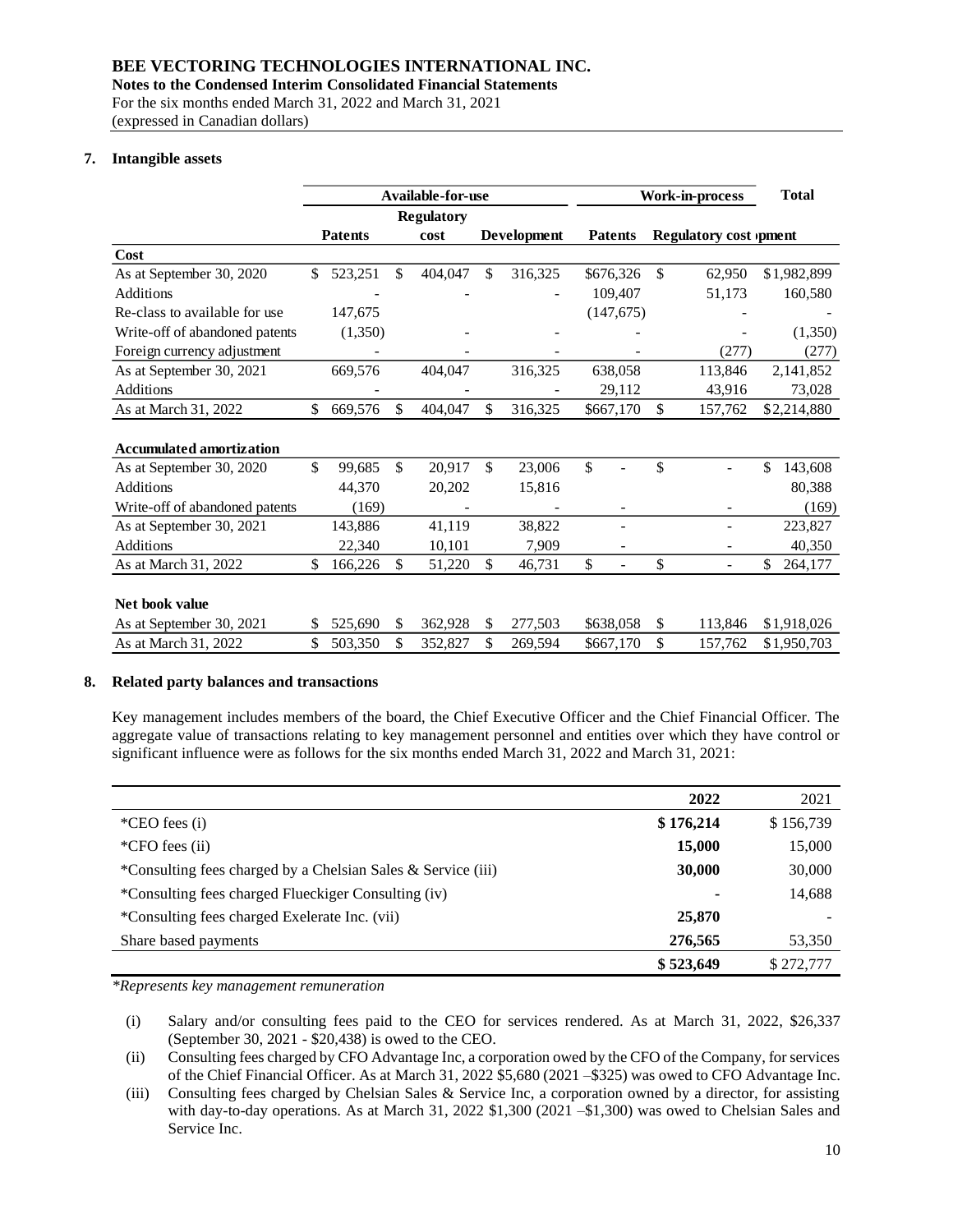### **8. Related party balances and transactions (continued)**

- (iv) Consulting fees charged by Flueckiger Consulting, a corporation owned by a former director of the Company, for reviewing product development and marketing plans, reviewing data from trials, and other services as required.
- (v) The Company employs a relative of a director of the Company as sales manager. During the six months ended March 31, 2022, the employee earned a salary and benefits of \$54,590 (2021 - \$24,000).
- (vi) Consulting fees charged by Exelerate Inc, a corporation owned by a director of the Company, for governance and business development services.

### **9. Lease liability**

| <br>Balance, September 30, 2020 | \$                    |
|---------------------------------|-----------------------|
| <b>Additions</b>                | 151,635               |
| Interest expense                | 9,635                 |
| Lease payments                  | (75, 911)             |
| Balance, September 30, 2021     | 85,359<br>S           |
| Interest expense                | 2.995                 |
| Lease payments                  | (41, 406)             |
| Balance, March 31, 2022         | 46,948<br>S           |
| <b>Allocated as:</b>            | <b>March 31, 2022</b> |
| Current                         | 46,948                |
| Long Term                       |                       |

The Company entered into a two-year extension on the lease of its office and production facility. The lease commenced on November 1, 2020 for a period of two years until October 31, 2022, with no further options to renew at the current terms. Under the lease, the Company is required to pay a monthly base rent of \$6,901. At the commencement of the lease, the lease liability was measured at the present value of the lease payments that were not paid at that date. The lease payments are discounted using an interest rate of 8.62%, which is the Company's incremental borrowing rate in Canada.

### **10. Loans payable**

- (i) On May 1, 2020, the Company received a \$40,000 Canada Emergency Business Account loan. Up to \$10,000 of that amount will be eligible for loan forgiveness if \$30,000 is fully repaid on or before December 31, 2022. As at September 30, 2021, none of the loan has been repaid. If the loan is not repaid by December 31, 2022, it will be extended for an additional 3-year term bearing an interest rate of 5% per annum. The loan can be repaid at any time without penalty and no principal payments are required until December 31, 2025 when the full amount of the loan is due. Monthly interest must be paid during the additional 3-year term. An additional, \$20,000 was receive in January, 2021 under the same terms and conditions.
- (ii) On May 5, 2020, the Company received a U.S Small Business Administration ("SBA") paycheque loan of \$40,629. The loan bears an interest rate of 1%, and matures 2 years from the date of issuance (this loan was forgiven in fiscal 2021). An additional \$23,999, was received in March 2021 under the same terms. The Company has submitted a loan forgiveness application related to this loan. Subsequent to the end of the quarter the loan was forgiven in full.
- (iii) In June 2021, the Company received a US\$50,000 loan to finance a vehicle. The loan bears interest at 2.15% and has a 5-year term with interest only payments.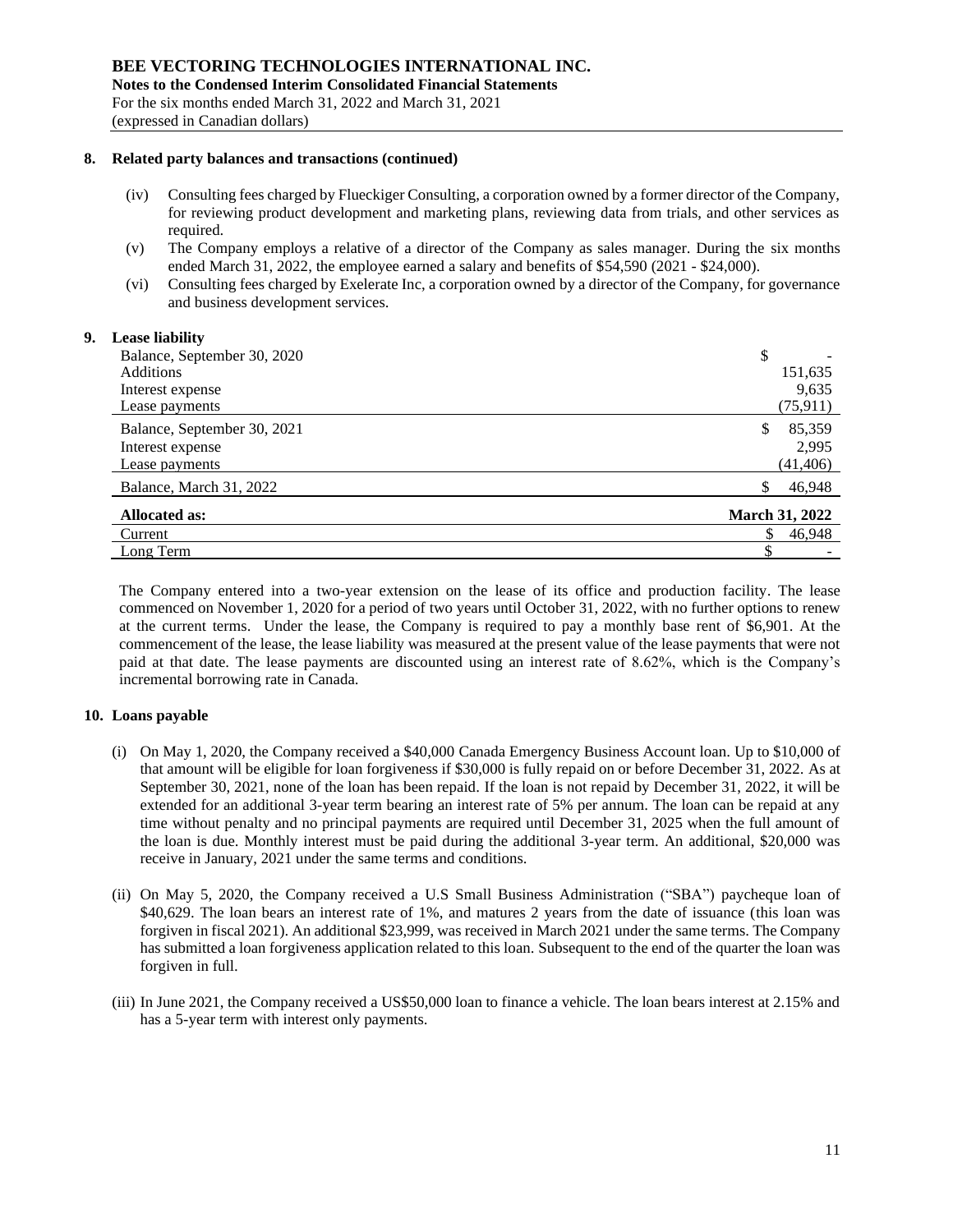### **10. Loans payable (continued)**

Pursuant to IAS 20, Accounting for Government Grants and Disclosure of Government Assistance, the benefit of a government loan at below - market rate is treated as a government grant and measured in accordance with IFRS 9, Financial Instruments. The benefit of below - market rate shall be measured as the difference between the initial carrying value of the loan (being the present value of a similar loan at market rates) and the proceeds received. The Company has estimated the initial carrying value of each initial CEBA and SBA loan at a total of \$96,138 using a discount rate of 2.15%, which was the estimated rate for a similar loan without the interest - free component (ie the vehicle loan in (iii) above). The difference will be accreted to each CEBA loan liability over the term of the CEBA Loan and offset to other income on the statements of loss and comprehensive loss.

### **11. Share capital**

Authorized - Unlimited number of common shares without par value Issued and outstanding

(i) On October 7, 2020, the Company closed a non-brokered private placement of 2,661,366 units ("Units") at a price of \$0.24 per Unit for gross aggregate proceeds of \$638,727. Each Unit consisted of one common share (a "Share") and one transferable common Share purchase warrant (a "Warrant"). Each Warrant entitles the holder, on exercise, to purchase one additional Share for a period of 24 months following the closing, at an exercise price of CAD\$0.40 per Share. Should the 10-day volume weight average price of the Shares, as traded on the CSE, be equal to or greater than a 100% premium to the Warrant exercise price prior to the expiry date of the applicable Warrants, the Company may accelerate the expiry date ("Accelerated Expiry Date") of the Warrants by providing the Warrant holders with notice (the "Acceleration Notice") of its election to do so. The Accelerated Expiry Date referenced in an Acceleration Notice may be no earlier than the 30th day from the date on which such Accelerated Expiry Date is delivered to the warrant holders. For greater certainty, the Acceleration Notice may not be delivered to the subscribers prior to the Warrant exercise date. The Warrants were valued at \$184,656 using relative fair value method with the warrants fair value determined by using the black scholes option pricing model using the following assumptions: Term  $-2$  years; Volatility  $-92\%$ ; Interest rate  $-0.28\%$ .

The Company paid commissions to finders under the private placements consisting of cash fees of \$1,025 and the issue of 4,270 finder's warrants (with the same terms as noted above). The finder's warrants were valued at \$520 using the Black-Scholes option pricing model. Other legal issue costs amounted to \$4,565.

(ii) On December 17, 2020, the Company closed a non-brokered private placement of 1,111,111 units ("Units") at a price of \$0.24 per Unit for gross aggregate proceeds of \$266,666. This financing is on the same terms as the October 7, 2020 private placement. The Warrants were valued at \$74,721 using relative fair value method with the warrants fair value determined by using the black scholes option pricing model using the following assumptions: Term  $-2$  years; Volatility  $-92\%$ ; Interest rate  $-0.28\%$ .

Legal issue costs on the financing amounted to \$4,534.

- (iii) On February 4, 2021, the Company closed a non-brokered private placement of 7,306,625 units at a price of \$0.32 per unit for gross aggregate proceeds of \$2,338,120. Each unit consists of one common share and one transferable common Share purchase warrant. Each warrant entitles the holder, on exercise, to purchase one additional share for a period of 24 months following the closing, at an exercise price of \$0.525 per Share. The Warrants were valued at \$716,928 using relative fair value method with the warrants fair value determined by using the black scholes option pricing model using the following assumptions: Term  $-2$  years; Volatility  $-92\%$ ; Interest rate  $-$ 0.28%.
- (iv) On February 26, 2021, the Company closed the second tranche of the February 4, 2021 private placement issuing 2,770,875 units at a price of \$0.32 per unit for gross aggregate proceeds of \$886,522. The Warrants were valued at \$262,042 using relative fair value method with the warrants fair value determined by using the black scholes option pricing model using the following assumptions: Term – 2 years; Volatility – 91%; Interest rate – 0.28%.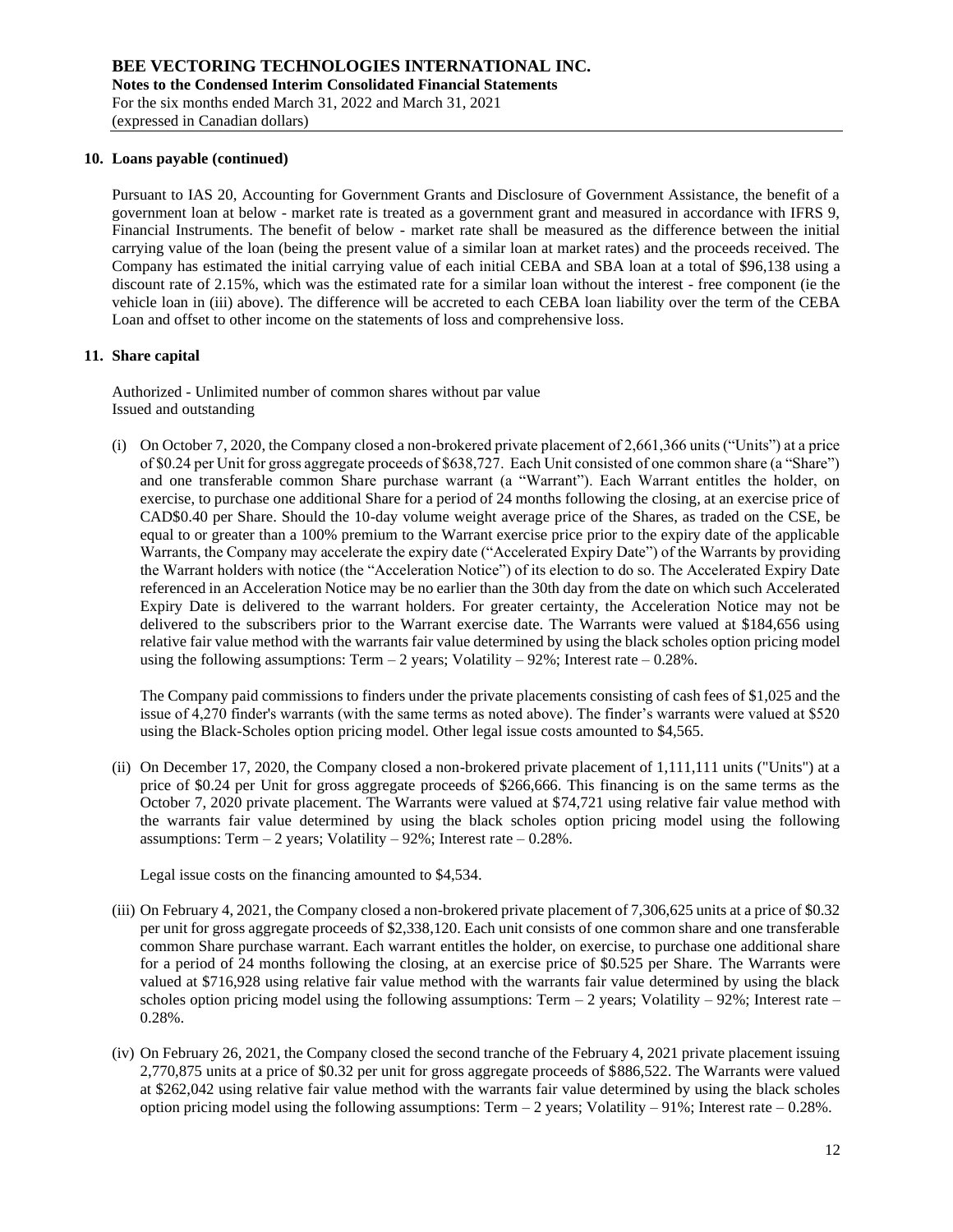### **11. Share capital (continued)**

Finders fees for the February 4, 2021 and February 26, 2021 tranches totaled \$194,771 cash and 608,036 warrants exercisable to purchase one additional share per warrant with an exercise price of \$0.425 for a period of 2 years from issuance. The Finders warrants were valued at \$79,652, using the black scholes option pricing model using the following assumptions: Term  $-2$  years; Volatility  $-91\%$ ; Interest rate  $-0.28\%$ .

- (v) During the year ended September 30, 2021, 802,000 RSUs were exercised. The RSUs had a fair value of \$253,120.
- (vi) On December 17, 2020, the Company reached agreements with arms-length parties to settle outstanding accounts payable of \$800,000 (of which \$400,000 was outstanding as at September 30, 2020) for consulting services provided to the Company, in consideration for the issuance of 3,000,000 shares.
- (vii)During the year ended September 30, 2021, 4,710,000 warrants were exercised for proceeds of \$1,660,500. The warrants had a fair value of \$326,489.
- (viii) During the year ended September 30, 2021, 533,031 options were exercised for proceeds of \$103,941. The options had a fair value of \$73,958.
- (ix) During the six months ended March 31, 2022, 455,000 RSUs were exercised. The RSUs had a fair value of \$141,050.
- (x) During the six months ended March 31, 2022, 200,000 options were exercised for proceeds of \$50,000. The options had a fair value of \$38,000.

### **12. Warrants**

The warrants issued and outstanding as at March 31, 2022 and September 30, 2021 are as follows:

|                                                           |                    |    | Weighted average |
|-----------------------------------------------------------|--------------------|----|------------------|
|                                                           | Number of warrants |    | strike price     |
| Balance, September 30, 2019                               | 21,582,145         | S  | 0.40             |
| Issued with private placement (Note $11(v) \& (vi)$ )     | 3,776,747          | \$ | 0.40             |
| Issued with private placement (Note $11(vii) \& (viii)$ ) | 10,077,500         | \$ | 0.525            |
| Issued with private placement (Note 11(viii))             | 608,036            | \$ | 0.425            |
| Exercised                                                 | (4,710,000)        | \$ | 0.35             |
| Expired                                                   | (13, 731, 708)     |    | 0.39             |
| Balance, September 30, 2021 and March 31, 2022            | 17,602,720         | \$ | 0.50             |

The warrants entitle the holders to purchase the stated number of common shares at the exercise price on or before the expiry date. At March 31, 2022, the following warrants were outstanding and exercisable:

| Strike price | Number     | Weighted average remaining | Expiry date |
|--------------|------------|----------------------------|-------------|
| \$<br>0.54   | 2,029,326  | 0.12                       | 05/19/2022  |
| \$<br>0.55   | 1,111,111  | 0.25                       | 06/30/2022  |
| \$<br>0.40   | 2,665,636  | 0.27                       | 10/07/2022  |
| \$<br>0.40   | 1,111,111  | 0.72                       | 12/17/2022  |
| \$<br>0.525  | 7,306,625  | 0.85                       | 02/04/2023  |
| \$<br>0.425  | 419,676    | 0.85                       | 02/04/2023  |
| \$<br>0.525  | 2,770,875  | 0.90                       | 02/26/2023  |
| \$<br>0.425  | 188,360    | 0.90                       | 02/26/2023  |
|              | 17,602,720 | 0.68                       |             |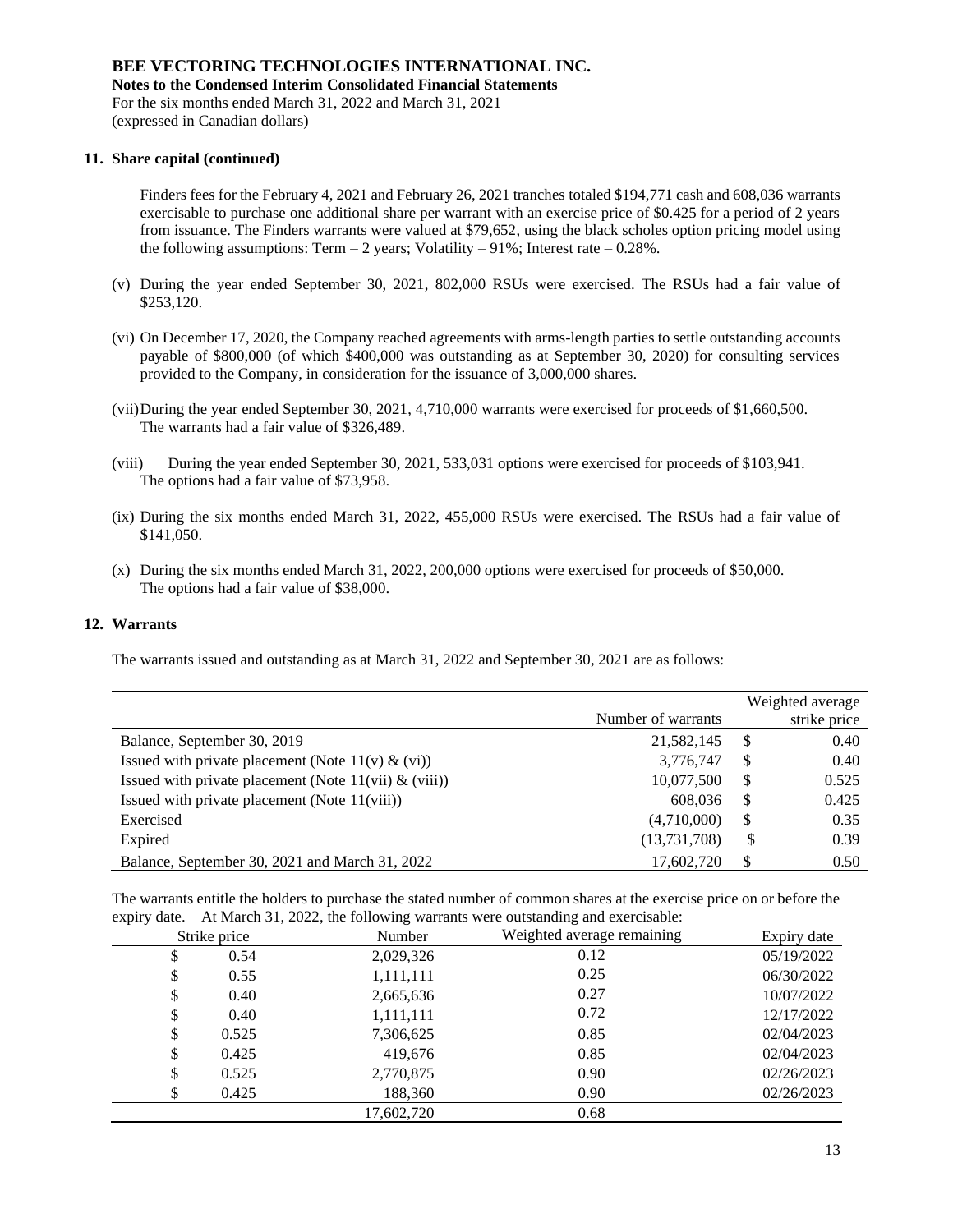## **13. Stock options and restricted share units**

In 2020 the Board of Directors approved a restricted share unit plan (the "RSU Plan") and a 20% rolling stock option plan (the "Option Plan") to grant restricted share units ("RSU's") and incentive stock options ("Options") to directors, officers, key employees and consultants of the Company. Pursuant to the RSU Plan and the Option Plan, the Company may reserve up to a maximum of 20% of the issued and outstanding common shares pursuant to awards granted under the plans. The vesting of the options and RSU's are determined by the board when granted, and can have a maximum term of 10 years. The plans were approved by the shareholders on October 23, 2020. Previously, the Company had a fixed option plan, which authorized the Board of Directors to grant stock options to directors, officers, employees and consultants to acquire up to an aggregate 15,519,854 common shares of the Company.

## **Options**

Below is a summary of transactions for the six months ended March 31, 2022 and the year ended September 30, 2021:

| <b>Transaction</b>          | # Options   | Weighted<br>Average<br><b>Strike Price</b> |
|-----------------------------|-------------|--------------------------------------------|
| Balance, September 30, 2020 | 12,296,682  | \$0.29                                     |
| Expired                     | (1,201,600) | \$0.38                                     |
| Exercised                   | (533,031)   | \$0.20                                     |
| Granted                     | 680,000     | \$0.36                                     |
| Balance, September 30, 2021 | 11,242,051  | \$0.29                                     |
| Expired                     | (100,000)   | \$0.38                                     |
| Exercised                   | (200,000)   | \$0.25                                     |
| Granted                     | 2,575,000   | \$0.28                                     |
| Balance, March 31, 2022     | 13,517,051  | \$0.28                                     |

As at March 31, 2022 the Company had the following stock options outstanding:

| <b>Date Issued</b> | # Options  | # Exercisable | Value       | <b>Exercise Price</b> | <b>Expiry date</b> |
|--------------------|------------|---------------|-------------|-----------------------|--------------------|
| 6/30/2015          | 50,000     | 50,000        | \$15,900    | \$0.285               | 6/30/2025          |
| 7/6/2015           | 1,580,000  | 1,580,000     | \$502,440   | \$0.285               | 7/6/2025           |
| 8/30/2016          | 1,000,000  | 1,000,000     | \$310,000   | \$0.32                | 8/30/2026          |
| 4/21/2017          | 200,000    | 200,000       | \$42,600    | \$0.25                | 4/21/2022          |
| 3/1/2018           | 365,000    | 365,000       | \$77,015    | \$0.25                | 3/1/2023           |
| 3/28/2018          | 400,000    | 400,000       | \$76,000    | \$0.25                | 3/28/2023          |
| 2/27/2019          | 25,000     | 25,000        | \$3,125     | \$0.16                | 2/7/2024           |
| 3/22/2019          | 1,242,051  | 1,242,051     | \$172,335   | \$0.20                | 3/22/2024          |
| 9/16/2019          | 50,000     | 50,000        | \$9,800     | \$0.24                | 9/16/2024          |
| 10/30/2019         | 5,350,000  | 5,350,000     | \$1,455,200 | \$0.31                | 10/30/2024         |
| 11/24/2020         | 275,000    | 275,000       | \$53,350    | \$0.29                | 11/24/2025         |
| 02/05/2021         | 155,000    | 155,000       | \$42,625    | \$0.41                | 02/05/2026         |
| 03/11/2021         | 150,000    | 150,000       | \$41,100    | \$0.41                | 03/11/2026         |
| 04/29/2021         | 100,000    | 50,000        | \$27,400    | \$0.365               | 04/29/2026         |
| 10/05/2021         | 900,000    | 900,000       | \$161,655   | \$0.27                | 10/05/2026         |
| 02/28/2022         | 1,675,000  | 1,675,000     | \$381,375   | \$0.275               | 02/08/2023         |
|                    | 13,517,051 | 13,517,015    |             |                       |                    |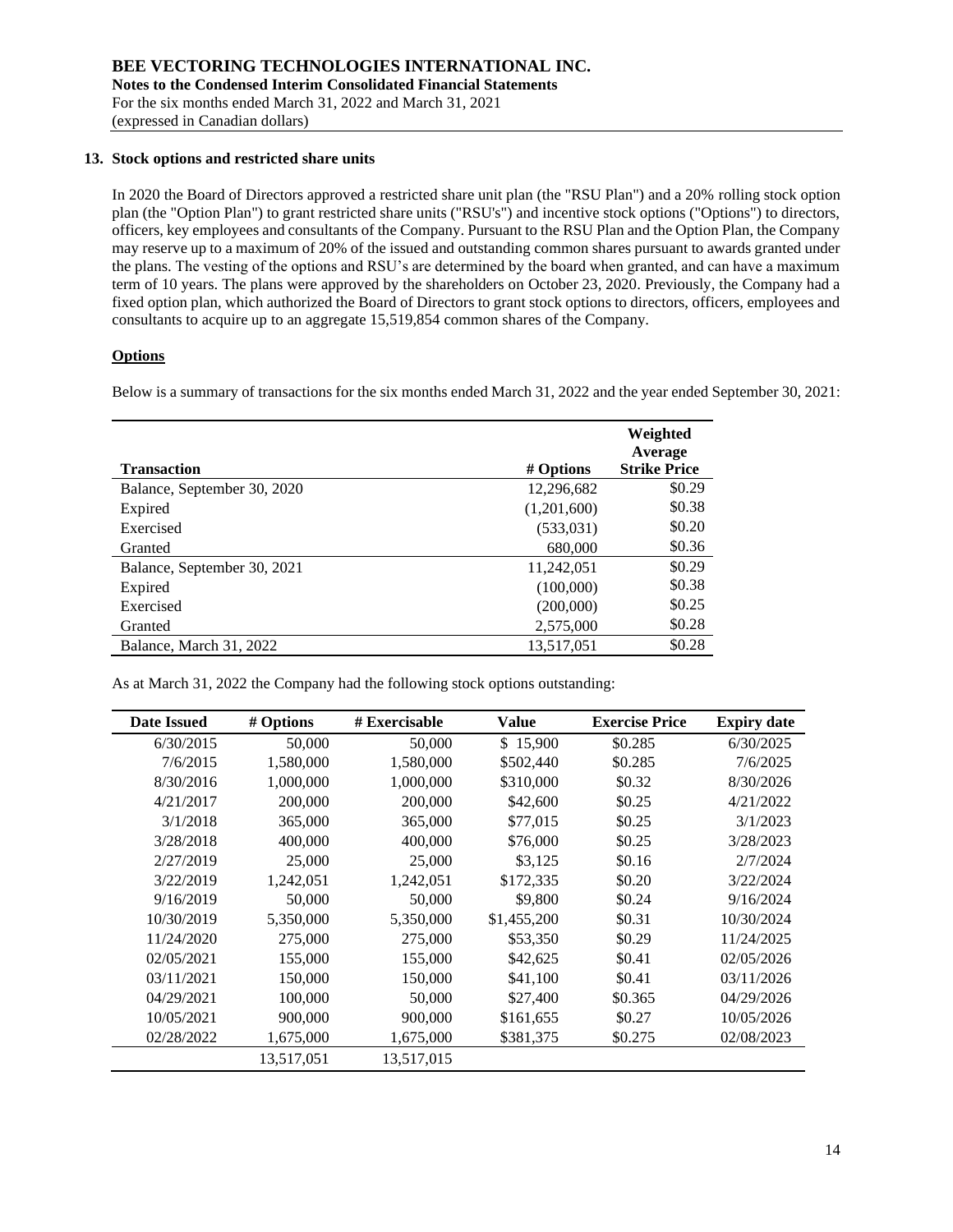### **13. Stock options and restricted share units (continued)**

The fair values of the stock options granted were calculated using the Black-Scholes Option Pricing Model using the weighted average assumptions below. The weighted average expiry date of the options is 2.84 years. The weighted average exercise price of the options is \$0.28.

|                                         | Three months<br>ended March 31,<br>2022 | Year ended<br>September 30,<br>2021 |
|-----------------------------------------|-----------------------------------------|-------------------------------------|
| Risk-free interest rate                 | 0.40%                                   | 0.40%                               |
| Expected life of options                | $5-10$ years                            | 5 years                             |
| Annualized volatility                   | 86%                                     | 86%                                 |
| Dividend rate                           | 0%                                      | 0%                                  |
| Weighted average fair value per options | $$0.18 - $0.22$$                        | \$0.24                              |

# **Restricted share units ("RSU's")**

Below is a summary of transactions for the six months ended March 31, 2022 and the year ended September 30, 2021:

| <b>Transaction</b>          | # $RSUs$  |
|-----------------------------|-----------|
| Balance, September 30, 2020 | 50,000    |
| Granted                     | 2,705,000 |
| Exercised                   | (802,000) |
| Balance, September 30, 2021 | 1,953,000 |
| Granted                     | 1,220,000 |
| Exercised                   | (455,000) |
| Balance, March 31, 2022     | 2,718,000 |

**As at March 31, 2022, the Company had the following RSUs outstanding:**

| Date Issued | # $RSUs$  | # Vested  | Value per RSU |
|-------------|-----------|-----------|---------------|
| 04/24/2020  | 1,373,000 | 1,237,500 | \$0.31        |
| 06/18/2021  | 125,000   | 125,000   | \$0.32        |
| 10/05/2021  | 100,000   | 100,000   | \$0.27        |
| 02/08/2022  | 1,120,000 | 50,000    | \$0.275       |
|             | 2,718,000 | 1,512,500 |               |

The grant date fair value of the RSU equals the fair market value of the corresponding shares at the grant date. The fair value of these equity-settled awards is recognized as compensation expense with a corresponding increase in equity. The total amount expensed is recognized over the vesting period, which is the period over which all the specified vesting conditions should be satisfied.

### **14. Loss per share**

The warrants and options outstanding were excluded from the computation of diluted loss per share for the three and six months ended March 31, 2022 and March 31, 2021 because their impact was anti-dilutive.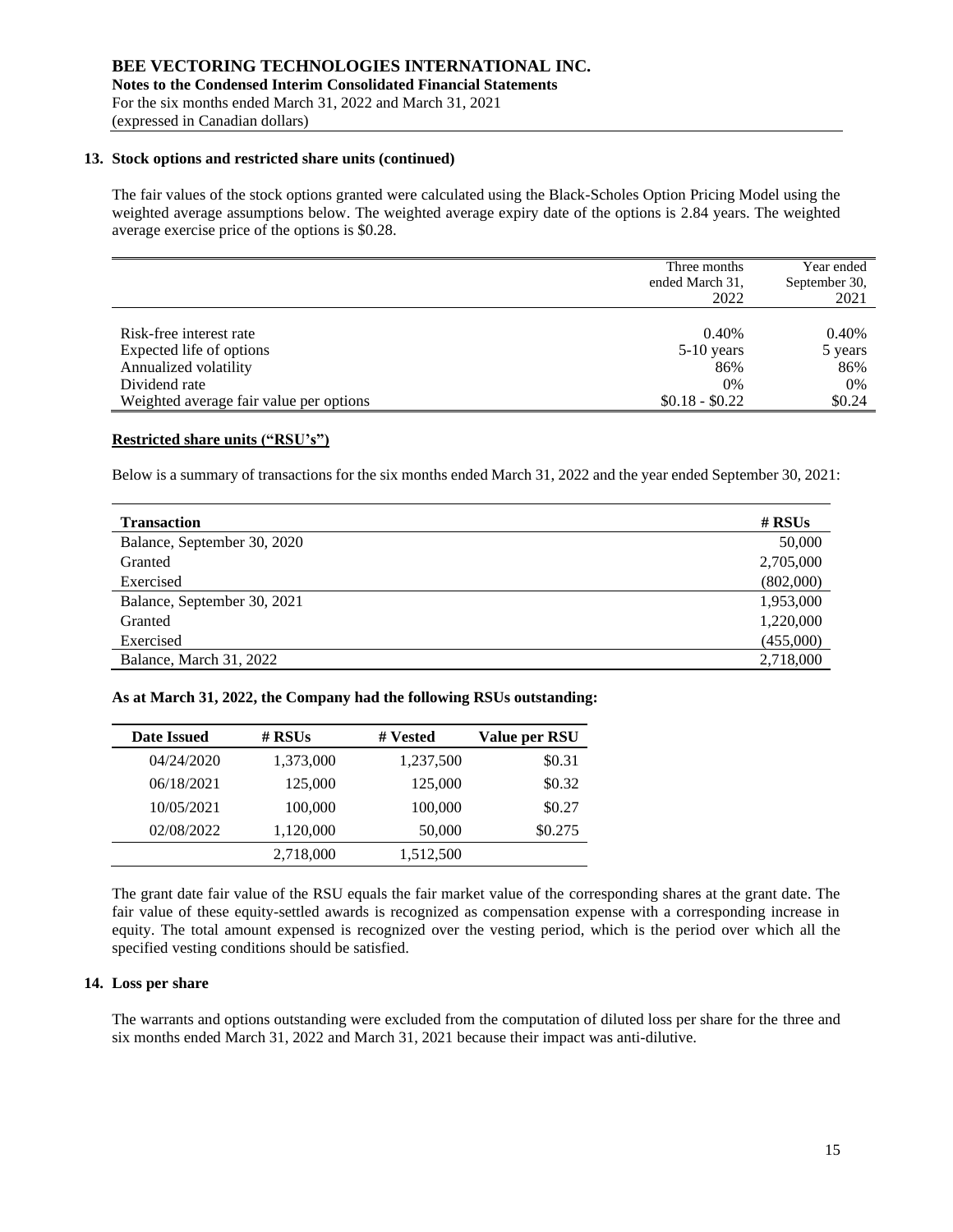### **15. Financial instruments**

#### *Fair Value*

Financial instruments of the Company as at March 31, 2022 and September 30, 2021 consist of cash, other receivables, accounts payable and accrued liabilities, and loans payable. There are no significant differences between the carrying amounts of the cash, other receivables and accounts payables and accrued liabilities reported on the consolidated statements of financial position and their estimated fair values because of the short-term maturities of these items. Loans payable are recognized initially and subsequently at amortized cost.

The Company's risk exposures and their impact on the Company's financial instruments are summarized below.

#### *Market risk*

Market risk is the risk that the fair value or future cash flows of a financial instrument will fluctuate because of changes in market prices. Market prices comprise four types of risk: interest rate risk, foreign exchange risk, commodity price risk and other price risk, such as equity risk. Financial instruments affected by market risk include cash deposits.

### *Foreign currency risk*

Foreign currency risk is the risk that the fair value or future cash flows of a financial instrument will fluctuate as a result of a change in foreign exchange rates. The Company is exposed to foreign currency risk on cash, other receivables and accounts payable and loans denominated in U.S. dollars. The Company does not use derivative instruments to reduce its exposure to foreign currency risk. As at March 31, 2022, the Company had \$78,050 of net financial instruments denominated in U.S. dollars. The effect on loss before income tax of a 10% change in the foreign currency against the Canadian dollar on the above-mentioned net monetary assets and liabilities of the Company is estimated to be an increase/decrease of \$7,805, assuming that all other variables remained constant.

#### *Interest rate risk*

The Company is exposed to insignificant interest rate risk. Interest rate risk is the risk that the fair value or future cash flows of a financial instrument will fluctuate due to changes in market interest rates. Fluctuations in market interest rates do not have a significant impact on the Company's results of operations due to the short-term nature of interest bearing cash.

#### *Credit risk*

Credit risk is the risk of financial loss to the Company if a customer or counterparty to a financial instrument fails to meet its obligations. The Company's maximum exposure to credit risk at the end of the reporting period is the carrying value of its financial assets (i.e. cash and accounts receivable). Cash is held with both financial institutions in Canada and the United States, and management believes that exposure to credit risk is not significant. The Company manages its credit risk related to trade and other receivables by establishing procedures to establish payment terms and approval policies of customers. In the opinion of management, the credit risk is moderate and no credit losses are expected.

#### *Price risk*

The Company is exposed to price risk. Price risk is the risk that the commodity prices that the Company charges are significantly influenced by its competitors and the commodity prices that the Company must charge to meet its competitors may not be sufficient to meet its expenses. The Company reduces the price risk by ensuring that it obtains information regarding the prices set by its competitors to ensure that its prices are appropriate to the unique attributes of its product and services. In the opinion of management, the price risk is low and is not material.

#### *Liquidity risk*

Liquidity risk is the risk that the Company will not be able to meet its financial obligations as they fall due. The Company currently settles its financial obligations out of cash. The ability to do this relies on the Company raising financing in a timely manner and by maintaining sufficient cash in excess of anticipated needs. See note 1 for further disclosure on the going concern assumption.

The Company's accounts payable and accrued liabilities are subject to normal trade terms and have contractual maturities payable within 30 days for 2022 and 2021.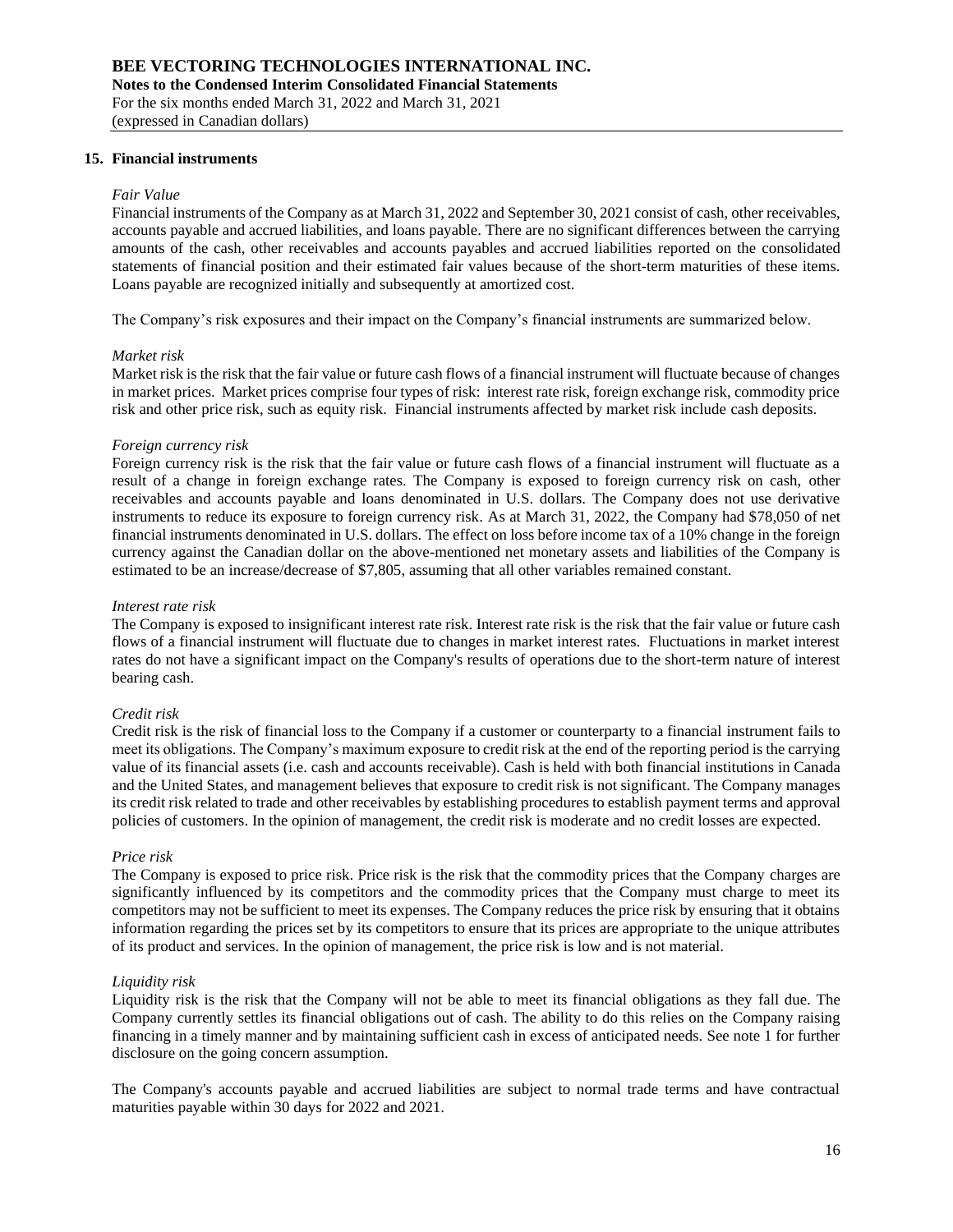### **15. Financial instruments (continued)**

At March 31, 2022, the Company has current assets of \$1,107,769 (September 30, 2021 - \$2,925,259) and current liabilities of \$788,330 (September 30, 2020 – \$564,825) resulting in working capital of \$319,439 (September 30, 2021 – working capital (\$2,360,434).

## **16. Capital management**

The Company's objectives when managing capital are: to safeguard the Company's ability to continue as a going concern; to maintain an optimal capital structure, while ensuring the Company's strategic objectives are met and to provide an appropriate return to shareholders relative to the risk of the Company's underlying assets. The capital structure of the Company consists of equity attributable to common shareholders, comprised of issued capital, stock options, warrants, contributed surplus and deficit. The Company maintains and adjusts its capital structure based on changes in economic conditions and the Company's planned requirements. The Company may adjust its capital structure by issuing new equity, selling and/or acquiring assets, and controlling its capital expenditures program.

The Company is operating at a loss. As such, the Company is dependent on external financing to fund its activities. In order to pay for its operating expenses, the Company will spend its existing working capital and raise additional amounts as needed and if available.

As at March 31, 2022, managed capital was \$2,549,746 (September 30, 2021 - \$4,530,528). Management reviews its capital management approach on an ongoing basis and believes that this approach, given the relative size of the Company, is reasonable. There were no changes to the Company's approach to capital management during the three months ended December 31, 2021. The Company is not exposed to externally imposed capital requirements.

### **17. Sales**

All revenue was earned for the rendering of services in the United States.

### **18. Office and general**

| For the three and six months ended March 31, |    | 2022    | 2021      |              | 2022      | 2021            |
|----------------------------------------------|----|---------|-----------|--------------|-----------|-----------------|
| Accounting and audit                         | \$ | 69.848  | 16,973    | $\mathbb{S}$ | 74.158    | \$37,670        |
| Amortization and depreciation                |    | 54,293  | 44,952    |              | 109,233   | 68,585          |
| Consulting                                   |    | 81,441  | 162,782   |              | 153,885   | 354,143         |
| Insurance                                    |    | 6,869   | 7,638     |              | 13,738    | 15,275          |
| Legal and regulatory                         |    | 31,339  | 15,896    |              | 19,633    | 19,942          |
| Occupancy costs                              |    | 11,263  | 12,778    |              | 23,673    | 36,325          |
| Office and general                           |    | 67,252  | 51,910    |              | 124,049   | 110,328         |
| Salaries and benefits                        |    | 265,530 | 183.894   |              | 492.549   | 353,298         |
| Warehouse supplies                           |    | 11,511  | 4,993     |              | 23,787    | 10,225          |
| Transfer agent                               |    | 6,340   | 12,053    |              | 11.624    | 30,593          |
| Travel                                       |    | 47,059  | 24.414    |              | 79.184    | 40,554          |
|                                              | S. | 652.745 | \$538.283 | S            | 1,125,513 | \$<br>1.076.938 |